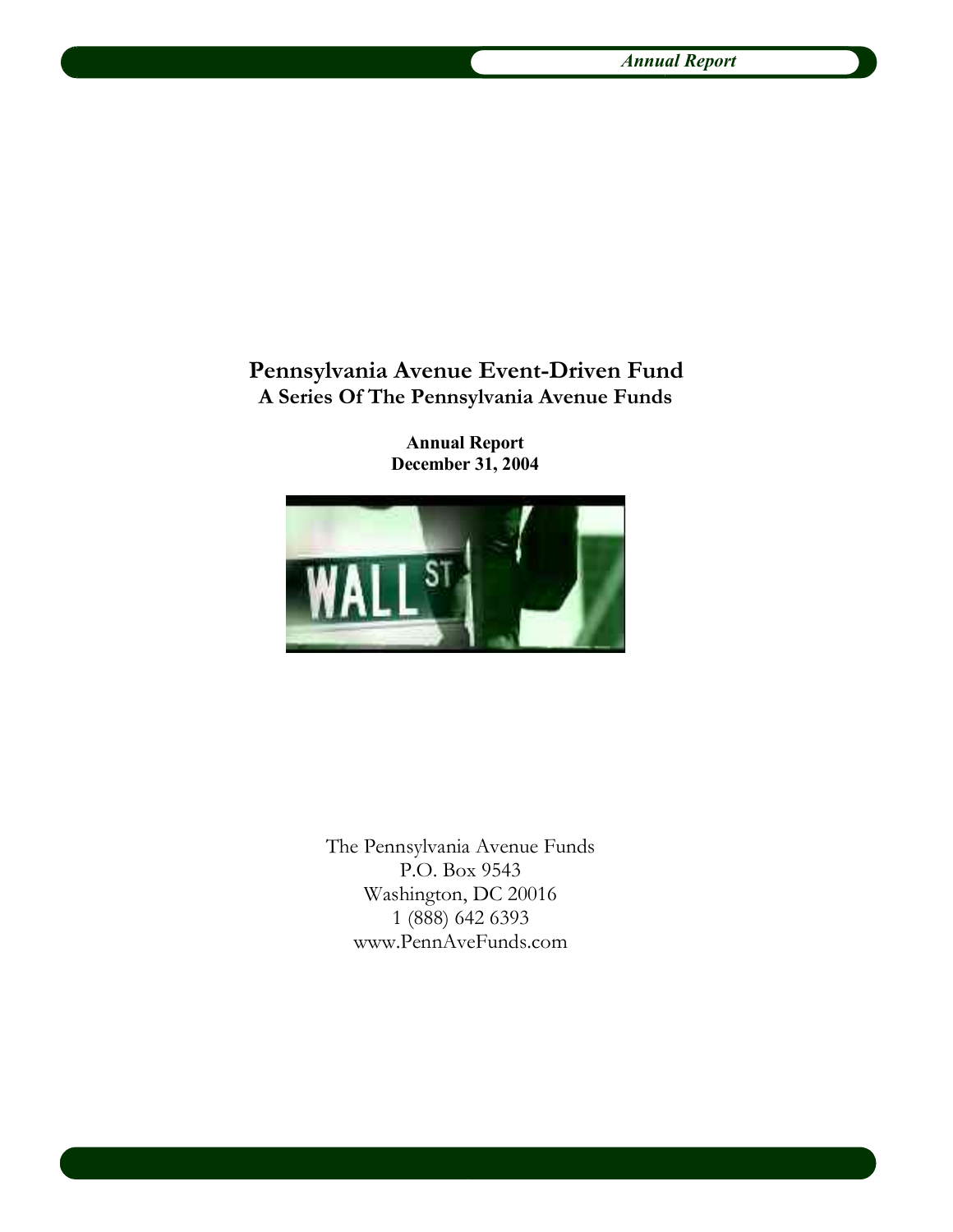The Pennsylvania Avenue Funds  $\frac{1}{100}$   $\frac{1}{100}$   $\frac{1}{100}$   $\frac{1}{100}$   $\frac{1}{100}$   $\frac{1}{100}$   $\frac{1}{100}$   $\frac{1}{100}$   $\frac{1}{100}$   $\frac{1}{100}$   $\frac{1}{100}$   $\frac{1}{100}$   $\frac{1}{100}$   $\frac{1}{100}$   $\frac{1}{100}$   $\frac{1}{100}$   $\frac{1}{100}$   $\frac{1}{100}$   $\frac{1$ P.O. Box 9543  $\blacklozenge$  Washington, D.C. 20016  $\blacklozenge$  U.S.A.

February 2005

Dear Shareholder,

I am pleased to report that the Pennsylvania Avenue Event-Driven Fund has returned 26.85% for its Investor Class Shares during the year 2004, whereas the S&P Index returned 10.88% over the same period. The Fund did not employ leverage during the period.

During the year, the Fund invested primarily in stocks undergoing mergers, and to a lesser extent in distressed securities and proxy fights. The Fund did not engage in capital structure arbitrage, which in my opinion is not a viable option at the Fund's current size. For its merger arbitrage strategy, the Fund invested only in cash transactions where a buyer pays a fixed dollar amount for the shares of the acquired company. Buyouts of this type generally are considered riskier than stock-for-stock transactions, in which the purchasing company exchanges its shares for those of the target. However, I believe we are going through a unique constellation of circumstances that make these transactions much safer than they have been historically:

- ➢ Interest rates remain low, which makes a cash transaction more attractive for potential buyers than a stock-for-stock transaction. Moreover, many companies have improved their balance sheets over the last three years and are in a position to take on additional debt.
- $\geq$  Capital flows into private equity funds are reported to have reached records highs as investors seek alternatives to traditional investment vehicles. These funds are financial buyers who have to put the proceeds of their offerings to work in order for their sponsors to collect management fees.
- ➢ Numerous hedge funds have entered the merger arbitrage sector. Many of these funds committed themselves to restricting the fraction of their portfolio that can be invested in cash mergers. Therefore, they are not able to take full advantage of the growth of cash mergers. I find it ironic that hedge fund managers, who like to boast about the absence of regulation of their business as well as their ability to exploit market inefficiencies, may inadvertently have created new inefficiencies themselves. The thought that a portfolio of investments is only as safe as the riskiest investment it contains has long been superseded by theories of diversification; restricting risky mergers to only a fraction of a fund's portfolio effectively reintroduces the *prudent man rule* of yesteryear.
- ➢ The last point also applies to the timing of an investment in a merger. Many merger arbitrage players restrict themselves to transactions in which a definitive agreement has been signed by both parties. The Fund derives a competitive advantage by investing in merger candidates early, often shortly after a firm announced its intention to "seek strategic alternatives, including the sale of the company." Activist investors take a stake in a firm long before the company signs a merger agreement, and benefit from the substantial appreciation of their investment *before* the whole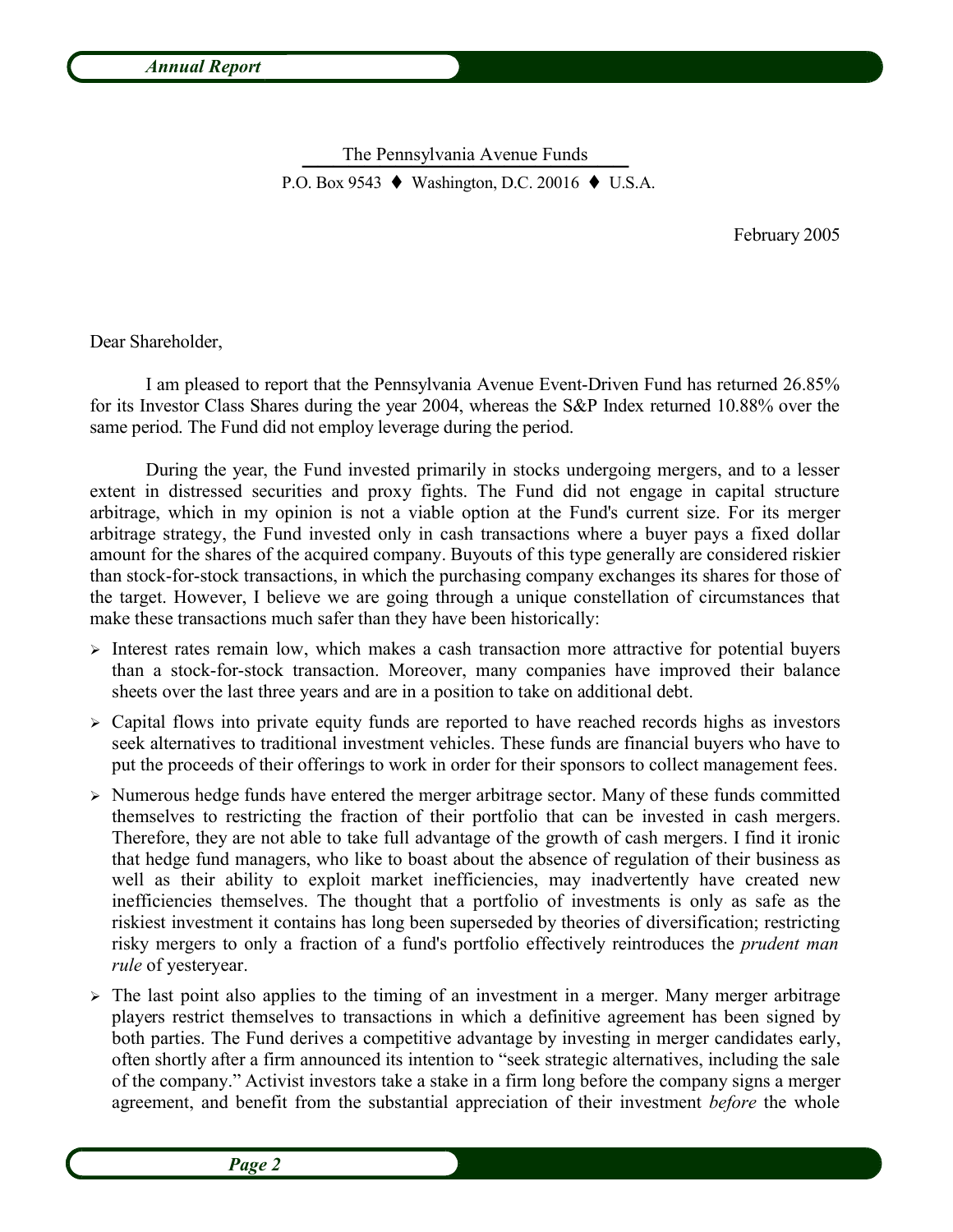firm is sold off. Similarly, by investing in a proxy fight shortly after it is announced, the Fund can participate in much of the upside long before a merger agreement is signed, and can make a better return than by waiting until after the signing of a merger agreement. Clearly, such transactions are risky if considered by themselves, and can introduce unpleasant volatility into daily returns. In the long run, however, I believe that the incremental return should continue to more than compensate the Fund for the additional risk.

➢ I would even argue that stock-for-stock transactions suffer from an adverse selection bias, since buyers who offer stock as payment for a merger may be more likely to be too weak financially to make a cash offer. These transactions are therefore more risky, particularly if a bidding war is triggered. In a bidding war, arbitrage investors who shorted the original buyer's stock may rush to cover their shorts and cause a short squeeze. Although the bidding war risk has always been a factor in risk arbitrage, I believe that it is more acute in today's environment where more financial buyers compete with industry buyers.

Overall, these factors lead to an imbalance between supply of mergers and demand from investors. It is not surprising that the best returns this year could be achieved in cash transactions. Due to its small size, the Fund was able to invest in smaller companies whose market capitalization is below \$100 million. Most larger arbitrage players stay away from such mergers because these stocks have insufficient liquidity to allow them to allocate a substantial fraction of their portfolio. However, liquidity is fully sufficient for the Fund which, due to its size, invests only a modest amount compared to larger competitors.

An unusually large number of large transactions, often stock for stock, collapsed or fell temporarily into trouble. Hewlett-Packard's purchase of Compaq is one such example. Wellpoint/ Anthem was held up by regulators in California. As we stayed clear of most of these large stock-forstock transactions, we managed to avoid much of the downside that other merger arbitrage investors experienced. Lockheed's proposal to acquire Titan is an exception: the Fund acquired a stake after Lockheed cut the original buyout price. However, as Titan became embroiled in a government inquiry, Lockheed eventually withdrew its bid. The Fund suffered temporarily a loss of up to 40% on its investment in Titan, although it had recovered somewhat by the time it was divested.

Of the cash transactions that we did pursue, many were management buyouts. Unfortunately, transactions of this type are prone to conflicts of interest because the executives who buy out public shareholders sometimes stand to make significant personal gains from a buyout. We were three times in a position where we had to take legal action to try to secure our rights:

I described the action taken in the buyout of United States Exploration (former Ticker: UXP) and OneSource Information (former Ticker: ONES) in the Fund's most recent semi-annual report. U.S. Exploration revised its earnings upwards after agreeing to a buyout by its management team. We were unable to block the transaction under Colorado law and eventually withdrew our suit. OueSource Information adopted a poison pill to lock in a particular buyer, who subsequently lowered the buyout price. After we filed suit to block the transaction, the company's board found another buyer who launched a successful tender offer approximately 5% higher than the revised bid. Unisource Energy (ticker UNS), which was subject to a bid by a consortium including prominent buyout firms, also restated its earning upward without seeking a higher price from its buyers. This is similar to the situation we faced with U.S. Exploration, and as in that case, we filed a lawsuit to block the transaction. After the Arizona Corporations Commission, the relevant regulator for this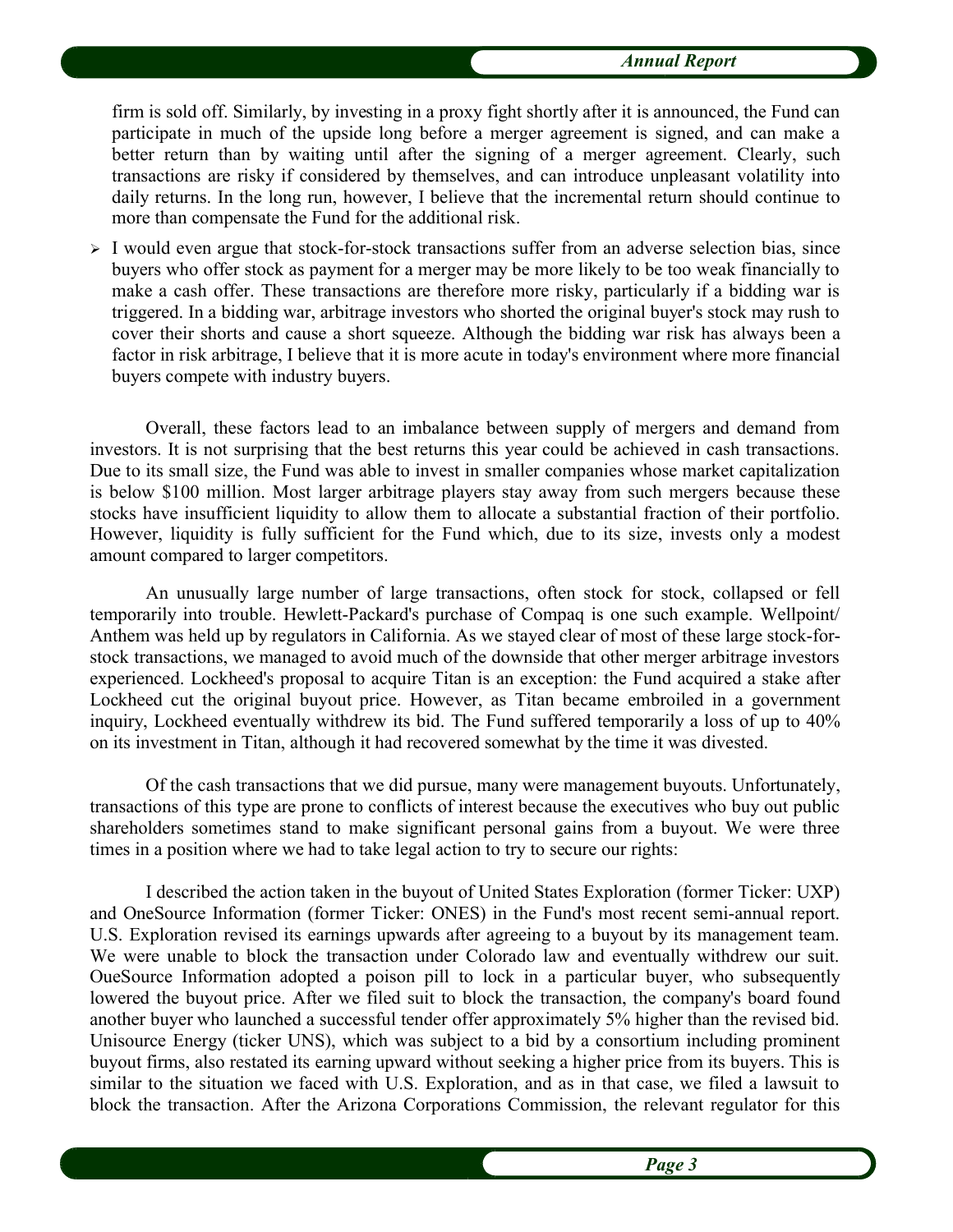utility, determined that the buyout was not in the interest of consumers, the buyers backed out of the transaction, rendering our lawsuit moot. At the time of writing, the stock has since risen well above the proposed buyout price of \$25.25. Clearly, the market vindicates the analysis that the transaction would have been unfavorable to shareholders.

As I indicated in the semi-annual report, I prefer to avoid taking legal actions against companies, but will do so if it is in the best interest of the Fund and its investors. In the small company segment of the market in particular, there are few activist investors, and the courts are sometimes the only recourse available to small investors.

Although the Fund achieved most of its returns from merger and proxy fight investments, I want to discuss briefly distressed securities. The Fund has a small portion of its portfolio allocated to this sector. Availability of bonds in the small size appropriate for the Fund generally is problematic, and I have therefore focused much less on this area than merger arbitrage. Moreover, there are few attractive distressed securities available at the moment. Most distressed situations simply are bad businesses whose problems may not be solved through a financial restructuring. The distressed investment we have now are all in the late stages of their restructuring where it is easier to forecast the outcome of a reorganization.

A "near-bankruptcy" in which the Fund invested was Delta Airlines. This was a short-term investment where the market underestimated the determination of the pilots' union to make concessions. After Delta announced in September that a tentative deal had been achieved, the bonds remained at a depressed level for several weeks until the final agreement was announced, at which point they appreciated substantially. This position alone contributed almost one third of the realized capital gains that were distributed at the end of the year.

However, also in the airline sector, our position in a subordinate tranche of an equipment trust certificate backed by airplane leases to United has performed poorly, but its impact has been limited as it only represents a small fraction of the overall portfolio.

I anticipate that until the Fund's assets grow significantly larger, distressed securities will remain a small portion of the Fund's investments as they are more difficult to trade in the size appropriate for the Fund. This will likely change as the Fund grows to an adequate size. The adjacent chart shows the composition of the portfolio by investment strategy. Note that there is overlap between proxy fight investments and merger arbitrage.



Containment of brokerage execution cost was another factor that helped the Fund achieve a high return. The Fund does not participate in any so-called *soft dollar* programs. These are arrangements whereby an brokerage firm uses a fraction of the commissions paid by a fund to pay for products and services used by that fund's investment adviser. As a result, commission expense is increased, and the adviser has an incentive to engage in excessive trading in order to generate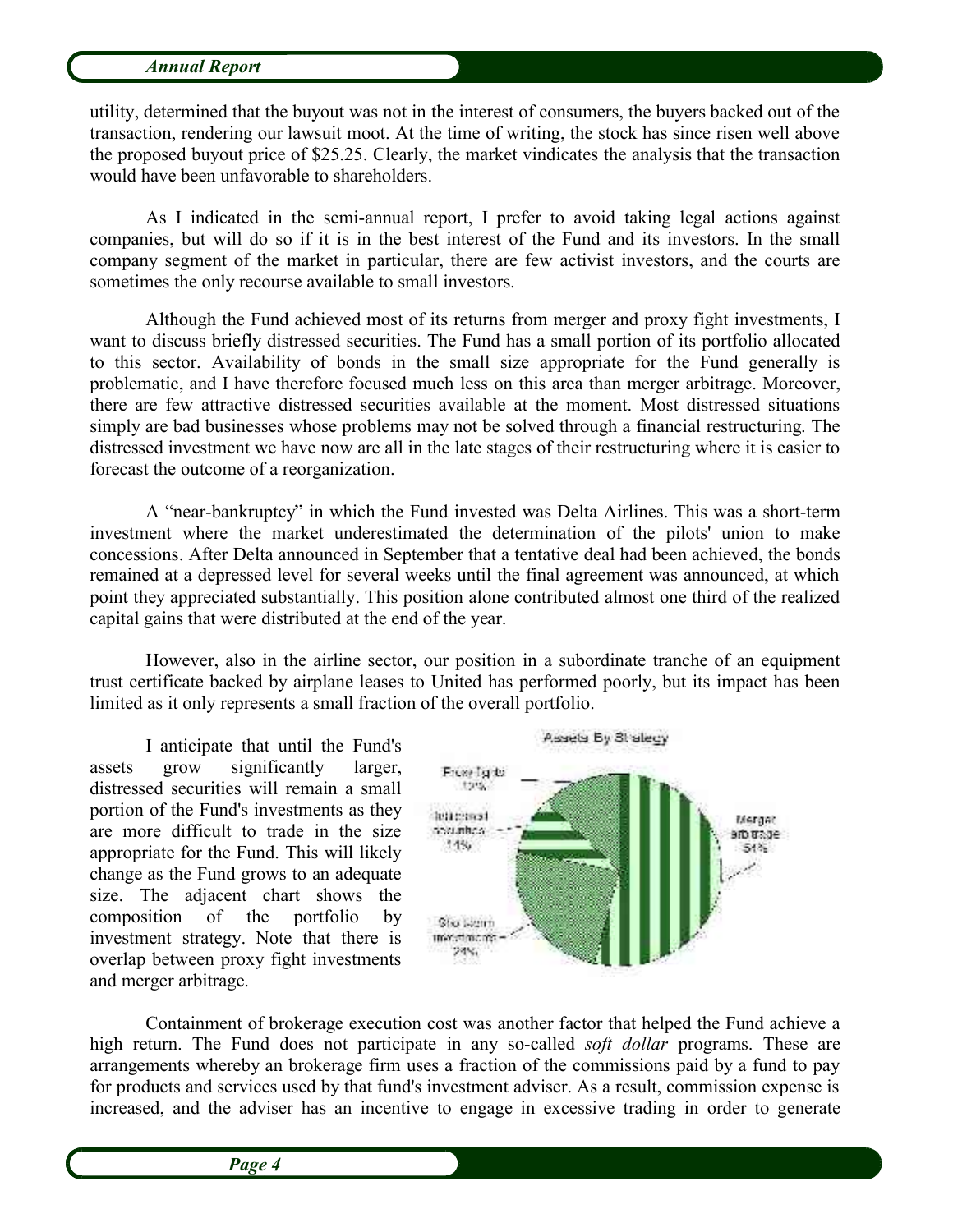commissions. Furthermore, some funds are said to direct trades to certain brokerage firms that are selling the fund to their clients, which may also contribute to increased trading costs. More importantly, all equity orders are submitted electronically, eliminating the need for voice brokers and allowing the Fund to obtain low commission rates. As a result, the Fund's average commission for equity trades was only 0.7 cents/share last year. This compares favorable to average commissions paid by mutual funds in the range of 5.1 to 5.5 cents/share(\*). Due to the Fund's small size, the impact of its trading activity on stock prices is negligible.

Finally, the Fund's availability has improved over the last year. While a direct investment with the Fund was the only option at the beginning of the year, several brokerage firms now distribute the Fund. You can now invest through Ameritrade, Penson and brokers clearing through Penson, as well as DataLynx/TrustLynx. The Fund is in the process of further expanding its distribution channels.

To date, all investments in the Fund have been in the Investor Class shares. The majority of shareholders have invested directly with the Fund. As we add more distribution channels in 2005, we may well see interest from the brokerage community in offering Adviser Class shares to their clients.

I with you a happy and prosperous 2005.

Yours sincerely,

 $T. \nsubseteq \mathbb{Z}$ 

Thomas Kirchner, CFA President & Portfolio Manager

Please remember that the information contained in this letter is intended for shareholders or potential shareholders of the Pennsylvania Avenue Funds. Opinions expressed by the Portfolio Manager should not be construed as statements of facts, and do not necessarily reflect the opinion of all trustees and officers. As the investment environment changes, so could the opinions of the Portfolio Manager. Nothing herein constitutes investment advice.

(\*) Data from Greenwich Associates cited in testimony to the House Committee on Financial Services by Harold Bradley of American Century Management, March 12, 2003. Available at http://financialservices.house.gov/media/pdf/031203hb.pdf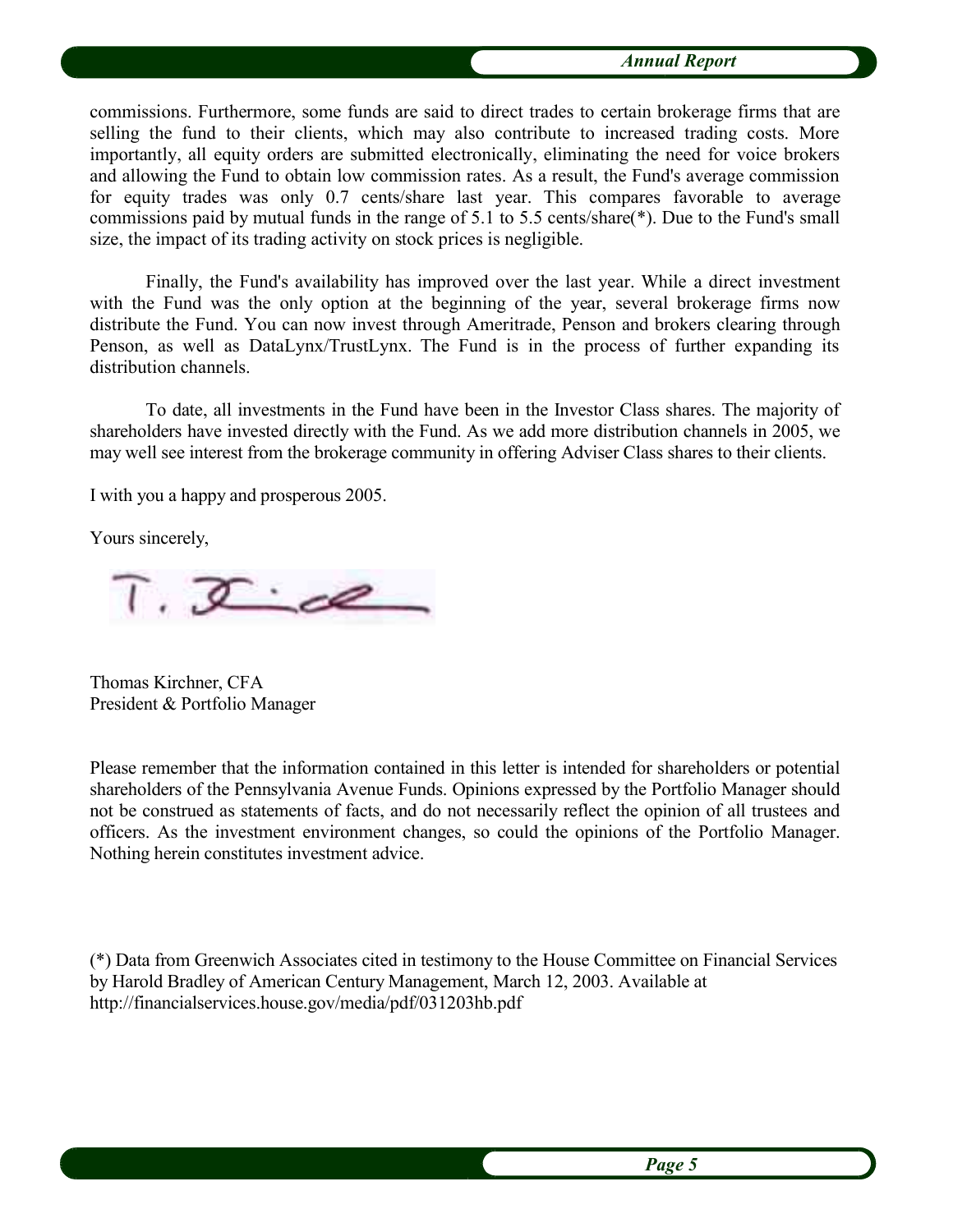# PENNSYLVANIA AVENUE EVENT-DRIVEN FUND, A SERIES OF THE PENNSYLVANIA AVENUE FUNDS Top Ten Holdings, Asset Allocation And Graph December 31, 2004

Asset Allocation

| Top 10 Holdings<br>(% of Net Assets)  |        | <b>Asset Allocation</b><br>(% of Net Assets) |        |
|---------------------------------------|--------|----------------------------------------------|--------|
| Del Laboratories Inc.                 | 10.17% | <b>Short Term Investments</b>                | 24.36% |
| Mirant Corp BD (Dflt) 2.5% 6-15-21    | 3.80%  | <b>Services</b>                              | 22.36% |
| <b>Cornell Companies Inc</b>          | 3.63%  | <b>Consumer Non-Cyclical</b>                 | 15.61% |
| Chalone Wine Group Ltd                | 3.39%  | Technology                                   | 9.69%  |
| Stelmar Shipping Ltd                  | 3.17%  | <b>Bonds</b>                                 | 7.90%  |
| Federal Mogul NT (Dflt) 8.80% 4-15-07 | 2.98%  | <b>Consumer Cyclical</b>                     | 3.81%  |
| <b>Grey Global Group</b>              | 2.93%  | Financial                                    | 3.65%  |
| Metro-Goldwyn-Mayer Inc               | 2.84%  | <b>Communication Services</b>                | 3.55%  |
| Dupont Photomasks Inc.                | 2.81%  | Transportation                               | 3.17%  |
| Hammons John Q Hotels Inc             | 2.69%  | <b>Capital Goods</b>                         | 3.13%  |
|                                       | 38.41% | <b>Basic Materials</b>                       | 2.00%  |

|        | (% of Net Assets)                   |          |
|--------|-------------------------------------|----------|
| 10.17% | <b>Short Term Investments</b>       | 24.36%   |
| 3.80%  | Services                            | 22.36%   |
| 3.63%  | <b>Consumer Non-Cyclical</b>        | 15.61%   |
| 3.39%  | Technology                          | 9.69%    |
| 3.17%  | <b>Bonds</b>                        | 7.90%    |
| 2.98%  | <b>Consumer Cyclical</b>            | 3.81%    |
| 2.93%  | Financial                           | 3.65%    |
| 2.84%  | <b>Communication Services</b>       | 3.55%    |
| 2.81%  | Transportation                      | 3.17%    |
| 2.69%  | Capital Goods                       | 3.13%    |
| 38.41% | <b>Basic Materials</b>              | 2.00%    |
|        | Healthcare                          | 1.63%    |
|        | Utilities                           | 1.28%    |
|        | Information Technology              | 0.28%    |
|        | Energy                              | $0.00\%$ |
|        | <b>Other Assets and Liabilities</b> | $-2.42%$ |
|        |                                     | 100.00%  |

Past performance does not predict future performance. The graph and table do not reflect the deduction of taxes that you would pay on fund distributions or the redemption of Fund shares. Investment return and principal value will fluctuate, so that your shares, when redeemed, may be worth more or less than the original cost. The total return of the S&P 500 Index assumes daily reinvestment of dividends. Because no assets were allocatable to the Adviser Class during the year, Adviser Class returns are derived from Investor Class returns and adjusted by the difference in expenses.

(\*) Adviser Class reflects 5% sales load

#### Value of \$10,000 Invested At Inception Compared To The S&P 500 Total Return Index



| <b>Annualized Return</b> | <b>Investor Class</b> | Adviser Class (*) |
|--------------------------|-----------------------|-------------------|
| For 2004                 | 26.85%                | 20.27%            |
| Since inception          | 28.03%                | 22.03%            |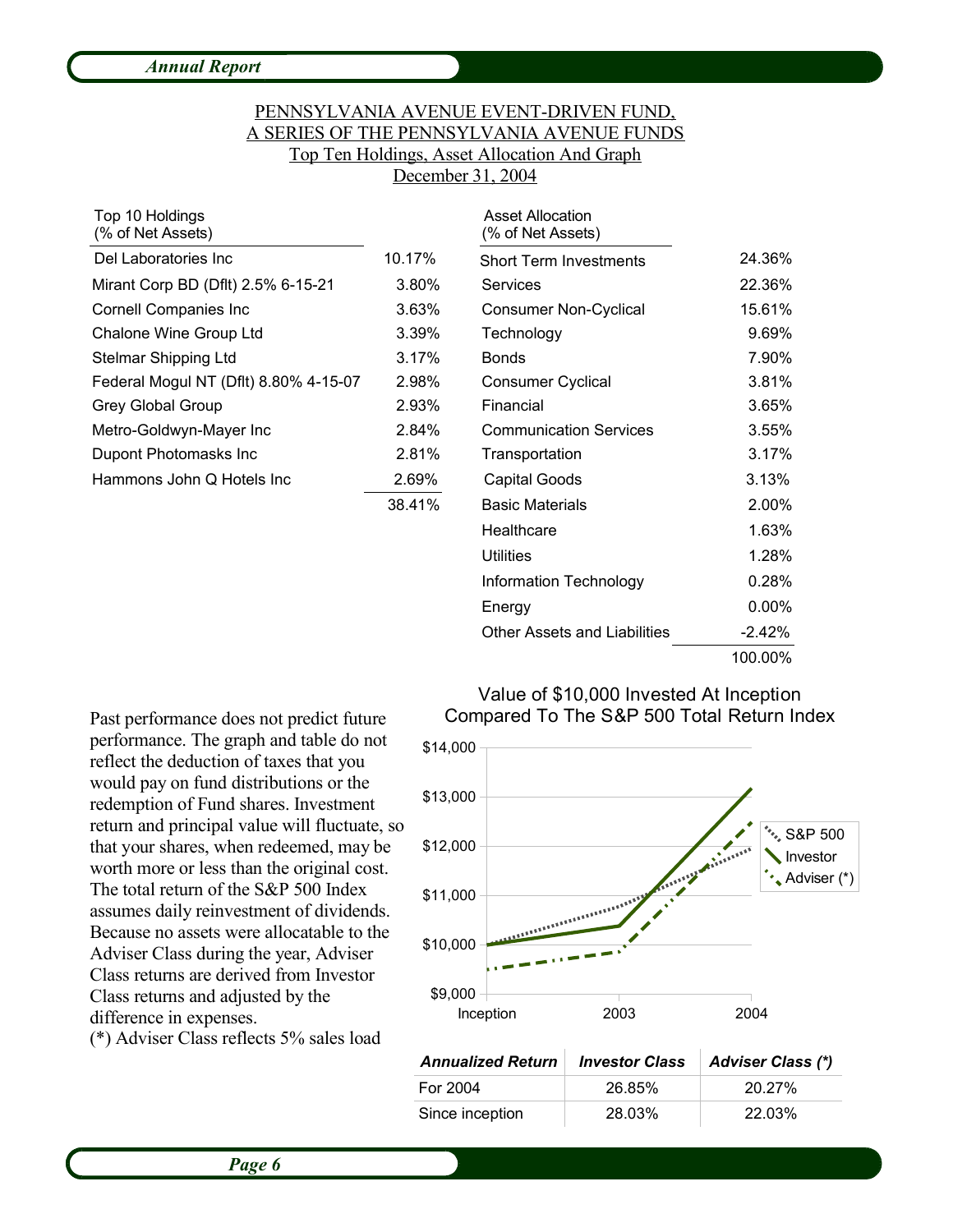# PENNSYLVANIA AVENUE EVENT-DRIVEN FUND, A SERIES OF THE PENNSYLVANIA AVENUE FUNDS Schedule of Investments December 31, 2004

| Common Stocks - 70.16%         |                                                               |              |                |
|--------------------------------|---------------------------------------------------------------|--------------|----------------|
| <b>Shares</b>                  | Name                                                          | <b>Value</b> |                |
| Capital Goods - 3.13%          |                                                               |              |                |
|                                | 300 Layne Christensen Co (*)                                  | \$           | 5,445          |
|                                | 1,600 SI Technologies Inc (*)                                 |              | 6,320          |
|                                | <b>Total Capital Goods</b>                                    |              | 11,765         |
| Consumer Cyclical - 3.81%      |                                                               |              |                |
|                                | 350 Safety Components International Inc (*)                   |              | 4,883          |
|                                | 500 Steven Madden Ltd (*)                                     |              | 9,430          |
|                                | <b>Total Consumer Cyclical</b>                                |              | 14,313         |
| Consumer Non-Cyclical - 15.61% |                                                               |              |                |
|                                | 1,100 Del Laboratories Inc (*)                                |              | 38,225         |
|                                | 400 Dixon Ticonderoga Co (*)                                  |              | 2,776          |
|                                | 900 Chalone Wine Group Ltd (*)                                |              | 12,744         |
|                                | 500 Security Capital Corp (*)                                 |              | 4,945          |
|                                | <b>Total Consumer Non-Cyclical</b>                            |              | 58,690         |
| Communication Services - 3.55% |                                                               |              |                |
|                                | 5,000 Cypress Communications Holding Co Inc (*)               |              | 6,750          |
|                                | 117 MCI Inc                                                   |              | 2,359          |
|                                | 800 New Skies Satellites NV Payment Right (*)                 |              | 328            |
|                                | 10,000 Travis Boats & Motors Inc (*)                          |              | 3,900          |
|                                | <b>Total Communication Services</b>                           |              | 13,337         |
|                                |                                                               |              |                |
| Technology - 9.69%             |                                                               |              |                |
|                                | 400 Dupont Photomasks Inc (*)                                 |              | 10,564         |
|                                | 3,000 Electronic Systems Technology Inc                       |              | 2,310          |
|                                | 1,000 Merrimac Industries Inc (*)<br>500 Midway Games Inc (*) |              | 9,040<br>5,270 |
|                                | 2,000 Nortem NV (*)                                           |              | 9,240          |
|                                | <b>Total Technology</b>                                       |              | 36,424         |
|                                |                                                               |              |                |
| Information Technology - .28%  |                                                               |              |                |
|                                | 1,100 Information Resources Contingent Pymt Rts (*)           |              | 1,045          |
|                                | <b>Total Information Technology</b>                           |              | 1,045          |
| Healthcare - 1.63%             |                                                               |              |                |
|                                | 200 NeighborCare Inc (*)                                      |              | 6,144          |
|                                | <b>Total Healthcare</b>                                       |              | 6,144          |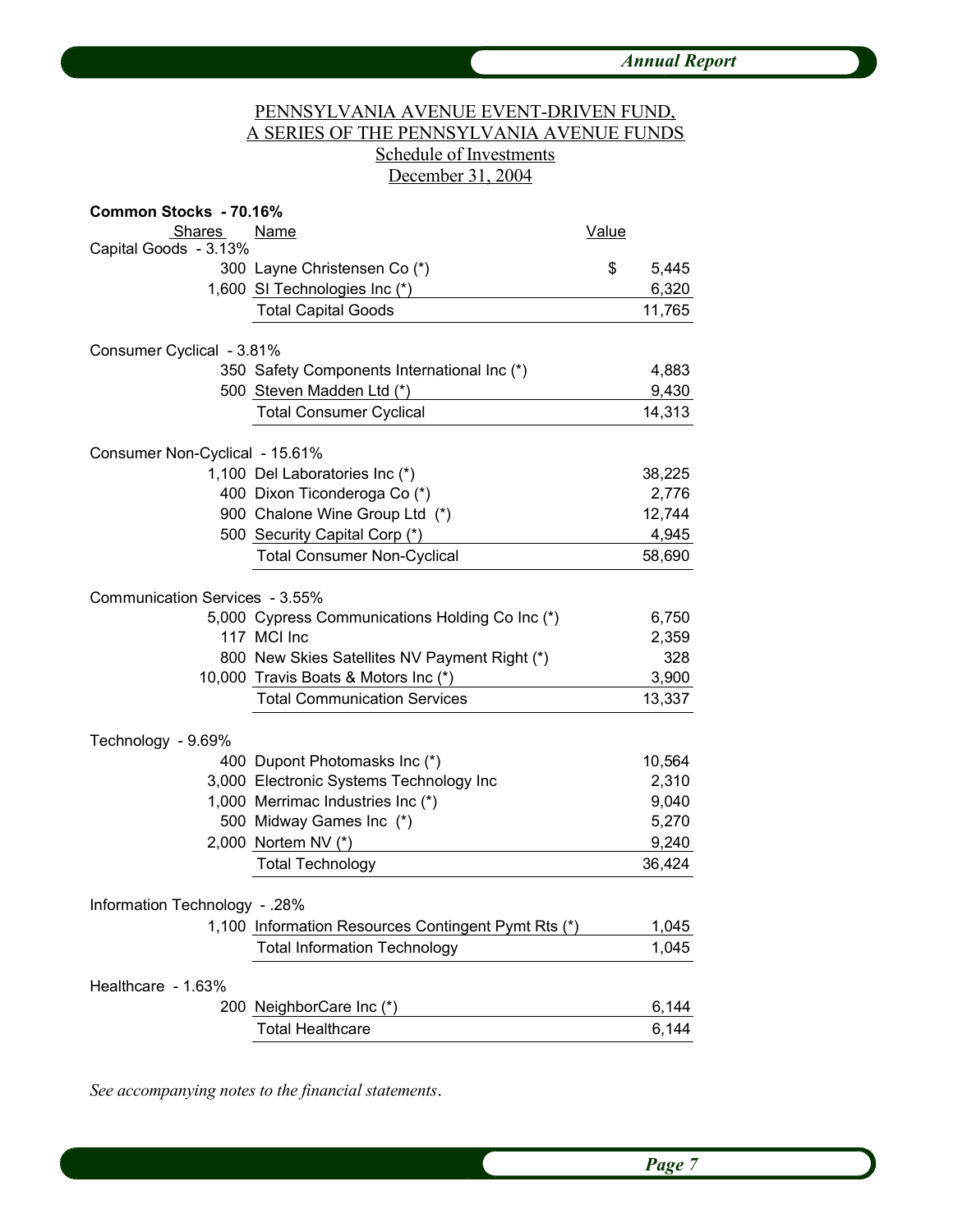|                                    | PENNSYLVANIA AVENUE EVENT-DRIVEN FUND,<br><u>A SERIES OF THE PENNSYLVANIA AVENUE FUNDS</u><br>Schedule of Investments (continued)<br>December 31, 2004 |              |         |
|------------------------------------|--------------------------------------------------------------------------------------------------------------------------------------------------------|--------------|---------|
| <b>Shares</b><br>Financial - 3.65% | <b>Name</b>                                                                                                                                            | <b>Value</b> |         |
|                                    | 300 Gold Banc Corporation Inc                                                                                                                          | \$           | 4,386   |
|                                    | 700 Sobieski Bancorp Inc (*)                                                                                                                           |              | 4,480   |
|                                    | 150 Wells Financial Corp                                                                                                                               |              | 4,875   |
|                                    | <b>Total Financial</b>                                                                                                                                 |              | 13,741  |
| Services - 22.36%                  |                                                                                                                                                        |              |         |
|                                    | 900 Cornell Companies Inc (*)                                                                                                                          |              | 13,635  |
|                                    | 1,500 Earl Scheib Inc (*)                                                                                                                              |              | 5,085   |
|                                    | 10 Grey Global Group                                                                                                                                   |              | 11,000  |
|                                    | 400 Hollywood Entertainment Corp (*)                                                                                                                   |              | 5,236   |
|                                    | 5,000 I-MANY INC (*)                                                                                                                                   |              | 7,500   |
|                                    | 500 Hammons John Q Hotels Inc (*)                                                                                                                      |              | 10,125  |
|                                    | 900 Metro-Goldwyn-Mayer Inc                                                                                                                            |              | 10,683  |
|                                    | 4,000 PDS Gaming Corporation (*)                                                                                                                       |              | 3,516   |
|                                    | 3,000 Quality Dining Inc (*)                                                                                                                           |              | 9,480   |
|                                    | 600 Sands Regent (*)                                                                                                                                   |              | 7,800   |
|                                    | <b>Total Services</b>                                                                                                                                  |              | 84,060  |
| Transportation - 3.17%             |                                                                                                                                                        |              |         |
|                                    | 250 Stelmar Shipping Ltd                                                                                                                               |              | 11,927  |
|                                    | <b>Total Transportation</b>                                                                                                                            |              | 11,927  |
| Utilities - 1.28%                  |                                                                                                                                                        |              |         |
|                                    | 200 Unisource Energy Corp (Holding Co)                                                                                                                 |              | 4,820   |
|                                    | <b>Total Utilities</b>                                                                                                                                 |              | 4,820   |
|                                    |                                                                                                                                                        |              |         |
| Basic Materials - 2.00%            |                                                                                                                                                        |              |         |
|                                    | 1,500 General Bearing Corp (*)                                                                                                                         |              | 7,501   |
|                                    | <b>Total Basic Materials</b>                                                                                                                           |              | 7,501   |
| Energy - 0.00%                     |                                                                                                                                                        |              |         |
|                                    | 200 Petrocorp Inc ESCROW                                                                                                                               |              |         |
|                                    | <b>Total Energy</b>                                                                                                                                    |              |         |
|                                    | Total Common Stocks (Cost \$244,409)                                                                                                                   | \$           | 263,767 |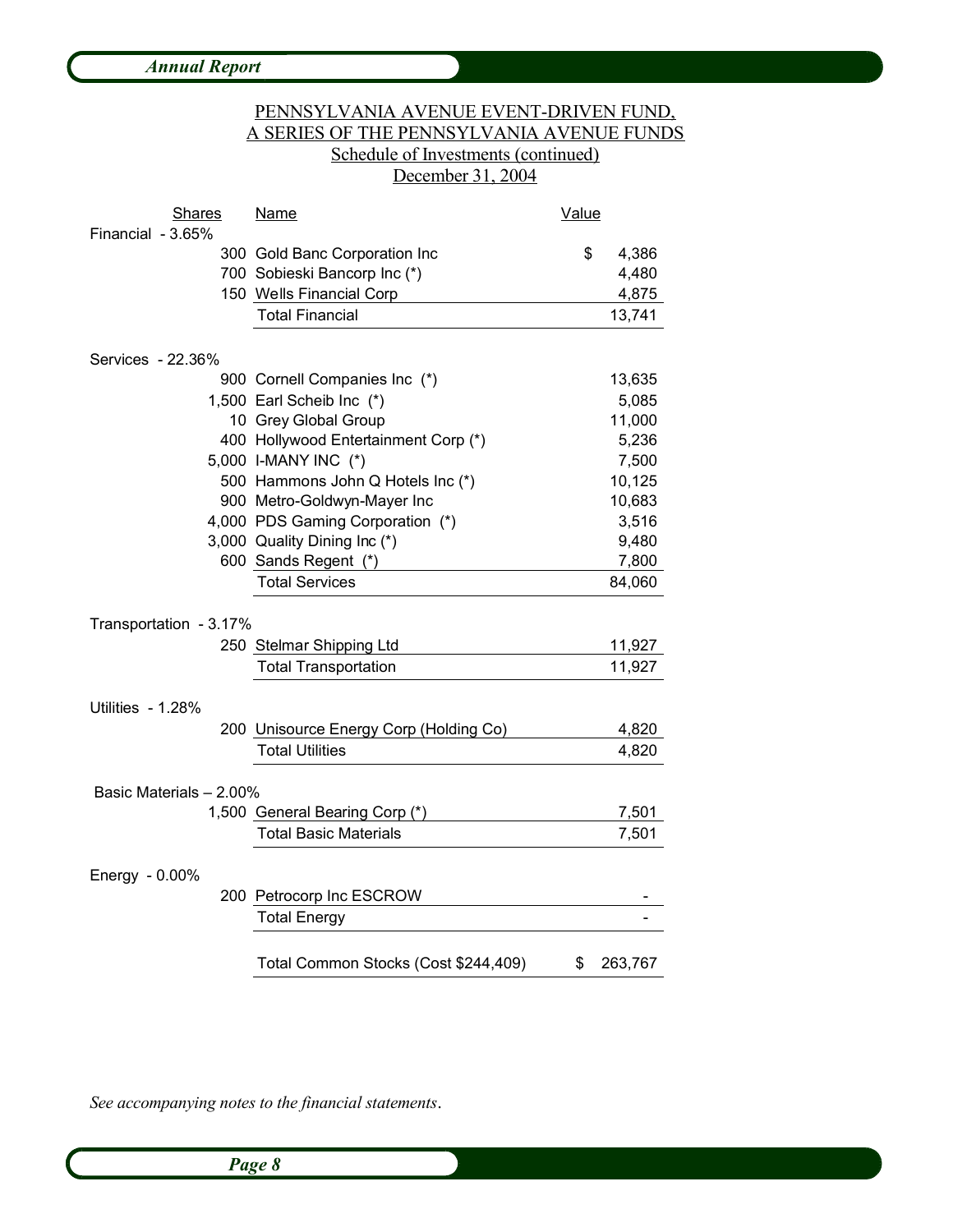# PENNSYLVANIA AVENUE EVENT-DRIVEN FUND, A SERIES OF THE PENNSYLVANIA AVENUE FUNDS Schedule of Investments (continued) December 31, 2004

### **Bonds - 7.90%**

| Princ. Amt. Name |                                                  | Value       |
|------------------|--------------------------------------------------|-------------|
|                  | 35,000 Federal Mogul NT (Dflt) 8.80% 4-15-07 (*) | 11,200<br>S |
|                  | 1,000 MCI INC NOTE 5.908% DUE 5-1-07             | 1,022       |
|                  | 1,000 MCI INC NOTE 6.688% DUE 5-1-09             | 1,035       |
|                  | 1,000 MCI INC NOTE 7.735% DUE 5-1-14             | 1,075       |
|                  | 20,000 Mirant Corp BD (Dflt) 2.5% 6-15-21 (*)    | 14,300      |
|                  | 3,928 UAL EETC Ser. 00-2 7.811% 12/2011          | 1,100       |
|                  | Total Bonds (Cost \$25,612)                      | 29,732      |

#### **Short-Term Investments - 24.36%**

| <b>Shares</b>                               | Name                                          |           |
|---------------------------------------------|-----------------------------------------------|-----------|
|                                             | 91,603 Prime Obligation Fund ISS              | 91,603    |
|                                             | Total Short Term Investments (Cost \$91,603)  | 91,603    |
|                                             | Total Investments – 102.42% (Cost: \$361,624) | 385,102   |
| Other Assets Less Liabilities - Net: -2.42% |                                               | (9, 109)  |
| Net Assets - 100.00%                        |                                               | \$375,993 |

(\*) Non-income producing securities during the year.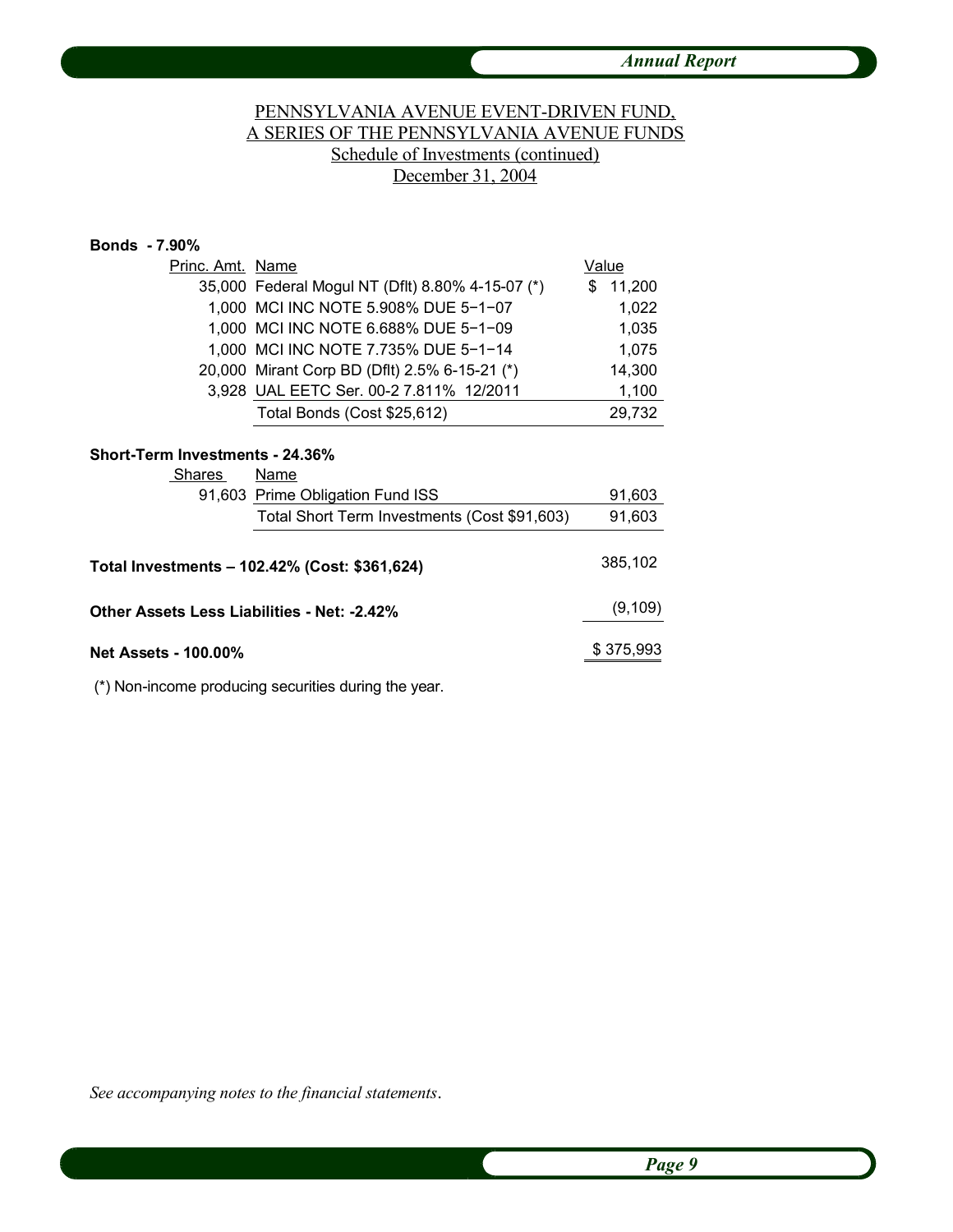# PENNSYLVANIA AVENUE EVENT-DRIVEN FUND, A SERIES OF THE PENNSYLVANIA AVENUE FUNDS Statement of Assets and Liabilities December 31, 2004

#### **Assets**

| Investments in securities, at value         |             |
|---------------------------------------------|-------------|
| Acquisition cost - \$361,624                |             |
| At value (note 1)                           | \$385,102   |
| Receivable from Advisor                     | 2,387       |
| Receivable Interest                         | 120         |
| <b>Total Assets</b>                         | 387,609     |
| Liabilities                                 |             |
| Payable for investment securities purchased | 9,455       |
| <b>Accrued Expenses</b>                     | 2,161       |
| <b>Total Liabilities</b>                    | 11,616      |
| <b>Net assets</b>                           | \$375,993   |
| Net assets consist of                       |             |
| Paid in capital                             | \$352,515   |
| Net unrealized appreciation of investments  | 23,478      |
| <b>Net assets</b>                           | \$375,993   |
| <b>Shares outstanding</b>                   | 31,308      |
| <b>Net Asset Value</b>                      | \$<br>12.01 |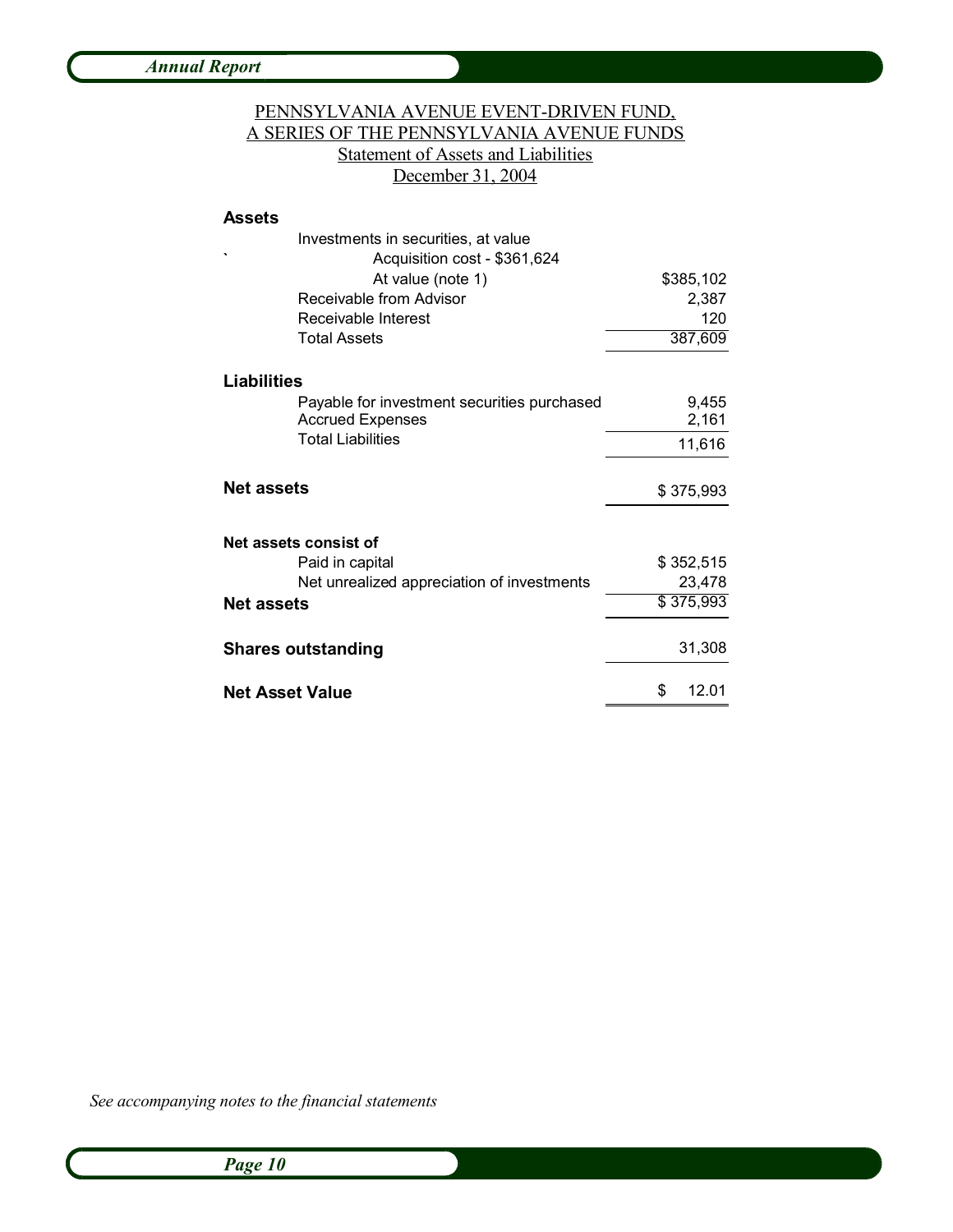## PENNSYLVANIA AVENUE EVENT-DRIVEN FUND, A SERIES OF THE PENNSYLVANIA AVENUE FUNDS **Statement of Operations** For the Year Ended December 31, 2004

| Investment Income                                    |          |
|------------------------------------------------------|----------|
| <b>Dividends</b>                                     | \$447    |
| Interest                                             | 1,503    |
| <b>Total income</b>                                  | 1,950    |
| Expenses                                             |          |
| Custody fees                                         | 5,600    |
| Accounting                                           | 5,259    |
| Insurance                                            | 1,408    |
| Management fee                                       | 2,084    |
| Postage and printing                                 | 837      |
| <b>Trustee fees</b>                                  | 792      |
| Filing and registration fees                         | 3,000    |
| <b>Bank charges</b>                                  | 20       |
| 12b-1 fee                                            | 46       |
| Miscellaneous expenses                               | 181      |
| <b>Total Expenses</b>                                | 19,227   |
| Less expense reimbursement, payments and waivers     |          |
| from Advisor                                         | (16,141) |
| Net expenses                                         | 3,086    |
| Net investment income (loss)                         | (1, 136) |
| Realized and unrealized gain on investments (Note 4) |          |
| Net realized gain on investments                     | 37,526   |
| Net change in unrealized appreciation on investments | 18,100   |
| Net realized and unrealized gain on investments      | 55,626   |
| Net increase in net assets resulting from operations | \$54,490 |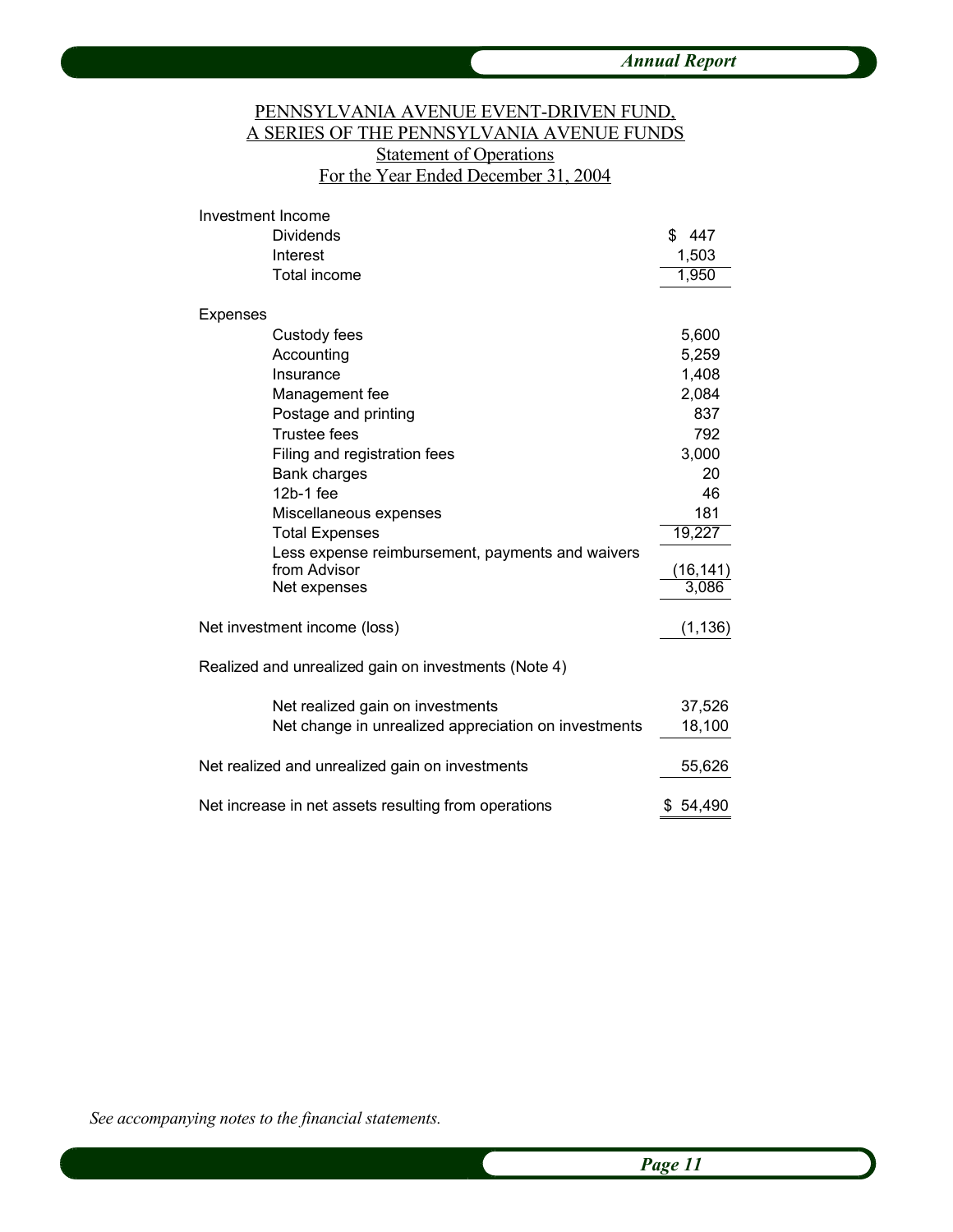### PENNSYLVANIA AVENUE EVENT-DRIVEN FUND, A SERIES OF THE PENNSYLVANIA AVENUE FUNDS Statement of Changes in Net Assets

| December 31,<br>2003 *<br>2004<br><b>From Operations</b><br>\$<br>\$<br>24<br>(1, 136)<br>Net investment income (loss)<br>Net realized capital gains<br>37,526<br>2,037<br>18,100<br>1,960<br>Net change in unrealized appreciation on investments<br>Net Increase In Net Assets Resulting From Operations<br>54,490<br>4,021<br><b>From Capital Share Transactions</b><br>Proceeds from shares sold<br>225,500<br>Proceeds from shares issued in reinvestment of<br>28,882<br>2,047<br>dividends<br>Payments for shares redeemed<br>(1,005)<br>Net Increase In Net Assets From Capital Share Transactions<br>253,377<br>2,047<br><b>Distributions To Shareholders</b><br>(36, 399)<br>(3,530)<br>Tax Return of Capital To Shareholders<br>(2,908)<br><b>Total Increase</b><br>268,560<br>2,538<br><b>Net Assets</b><br><b>Beginning of Period</b><br>107,434<br>104,896<br>375,993<br>107,434<br><b>End of Period</b><br>\$<br>\$<br><b>Capital Share Activity</b><br>Sold<br>18,794<br>Reinvested dividend<br>2,405<br>194<br>Redeemed<br>85)<br>21,114<br>194<br>Net Change In Shares Outstanding<br>Shares Outstanding At Beginning of Period<br>10,194<br>10,000<br>31,308<br>Shares Outstanding At End of Period<br>10,194 | For The Year<br>Ended |  | For The Period<br>Ended |  |
|----------------------------------------------------------------------------------------------------------------------------------------------------------------------------------------------------------------------------------------------------------------------------------------------------------------------------------------------------------------------------------------------------------------------------------------------------------------------------------------------------------------------------------------------------------------------------------------------------------------------------------------------------------------------------------------------------------------------------------------------------------------------------------------------------------------------------------------------------------------------------------------------------------------------------------------------------------------------------------------------------------------------------------------------------------------------------------------------------------------------------------------------------------------------------------------------------------------------------------|-----------------------|--|-------------------------|--|
|                                                                                                                                                                                                                                                                                                                                                                                                                                                                                                                                                                                                                                                                                                                                                                                                                                                                                                                                                                                                                                                                                                                                                                                                                                  | December 31,          |  |                         |  |
|                                                                                                                                                                                                                                                                                                                                                                                                                                                                                                                                                                                                                                                                                                                                                                                                                                                                                                                                                                                                                                                                                                                                                                                                                                  |                       |  |                         |  |
|                                                                                                                                                                                                                                                                                                                                                                                                                                                                                                                                                                                                                                                                                                                                                                                                                                                                                                                                                                                                                                                                                                                                                                                                                                  |                       |  |                         |  |
|                                                                                                                                                                                                                                                                                                                                                                                                                                                                                                                                                                                                                                                                                                                                                                                                                                                                                                                                                                                                                                                                                                                                                                                                                                  |                       |  |                         |  |
|                                                                                                                                                                                                                                                                                                                                                                                                                                                                                                                                                                                                                                                                                                                                                                                                                                                                                                                                                                                                                                                                                                                                                                                                                                  |                       |  |                         |  |
|                                                                                                                                                                                                                                                                                                                                                                                                                                                                                                                                                                                                                                                                                                                                                                                                                                                                                                                                                                                                                                                                                                                                                                                                                                  |                       |  |                         |  |
|                                                                                                                                                                                                                                                                                                                                                                                                                                                                                                                                                                                                                                                                                                                                                                                                                                                                                                                                                                                                                                                                                                                                                                                                                                  |                       |  |                         |  |
|                                                                                                                                                                                                                                                                                                                                                                                                                                                                                                                                                                                                                                                                                                                                                                                                                                                                                                                                                                                                                                                                                                                                                                                                                                  |                       |  |                         |  |
|                                                                                                                                                                                                                                                                                                                                                                                                                                                                                                                                                                                                                                                                                                                                                                                                                                                                                                                                                                                                                                                                                                                                                                                                                                  |                       |  |                         |  |
|                                                                                                                                                                                                                                                                                                                                                                                                                                                                                                                                                                                                                                                                                                                                                                                                                                                                                                                                                                                                                                                                                                                                                                                                                                  |                       |  |                         |  |
|                                                                                                                                                                                                                                                                                                                                                                                                                                                                                                                                                                                                                                                                                                                                                                                                                                                                                                                                                                                                                                                                                                                                                                                                                                  |                       |  |                         |  |
|                                                                                                                                                                                                                                                                                                                                                                                                                                                                                                                                                                                                                                                                                                                                                                                                                                                                                                                                                                                                                                                                                                                                                                                                                                  |                       |  |                         |  |
|                                                                                                                                                                                                                                                                                                                                                                                                                                                                                                                                                                                                                                                                                                                                                                                                                                                                                                                                                                                                                                                                                                                                                                                                                                  |                       |  |                         |  |
|                                                                                                                                                                                                                                                                                                                                                                                                                                                                                                                                                                                                                                                                                                                                                                                                                                                                                                                                                                                                                                                                                                                                                                                                                                  |                       |  |                         |  |
|                                                                                                                                                                                                                                                                                                                                                                                                                                                                                                                                                                                                                                                                                                                                                                                                                                                                                                                                                                                                                                                                                                                                                                                                                                  |                       |  |                         |  |
|                                                                                                                                                                                                                                                                                                                                                                                                                                                                                                                                                                                                                                                                                                                                                                                                                                                                                                                                                                                                                                                                                                                                                                                                                                  |                       |  |                         |  |
|                                                                                                                                                                                                                                                                                                                                                                                                                                                                                                                                                                                                                                                                                                                                                                                                                                                                                                                                                                                                                                                                                                                                                                                                                                  |                       |  |                         |  |
|                                                                                                                                                                                                                                                                                                                                                                                                                                                                                                                                                                                                                                                                                                                                                                                                                                                                                                                                                                                                                                                                                                                                                                                                                                  |                       |  |                         |  |
|                                                                                                                                                                                                                                                                                                                                                                                                                                                                                                                                                                                                                                                                                                                                                                                                                                                                                                                                                                                                                                                                                                                                                                                                                                  |                       |  |                         |  |
|                                                                                                                                                                                                                                                                                                                                                                                                                                                                                                                                                                                                                                                                                                                                                                                                                                                                                                                                                                                                                                                                                                                                                                                                                                  |                       |  |                         |  |
|                                                                                                                                                                                                                                                                                                                                                                                                                                                                                                                                                                                                                                                                                                                                                                                                                                                                                                                                                                                                                                                                                                                                                                                                                                  |                       |  |                         |  |
|                                                                                                                                                                                                                                                                                                                                                                                                                                                                                                                                                                                                                                                                                                                                                                                                                                                                                                                                                                                                                                                                                                                                                                                                                                  |                       |  |                         |  |
|                                                                                                                                                                                                                                                                                                                                                                                                                                                                                                                                                                                                                                                                                                                                                                                                                                                                                                                                                                                                                                                                                                                                                                                                                                  |                       |  |                         |  |
|                                                                                                                                                                                                                                                                                                                                                                                                                                                                                                                                                                                                                                                                                                                                                                                                                                                                                                                                                                                                                                                                                                                                                                                                                                  |                       |  |                         |  |
|                                                                                                                                                                                                                                                                                                                                                                                                                                                                                                                                                                                                                                                                                                                                                                                                                                                                                                                                                                                                                                                                                                                                                                                                                                  |                       |  |                         |  |

\* For the period from November 21, 2003 (effective registration date) to December 31, 2003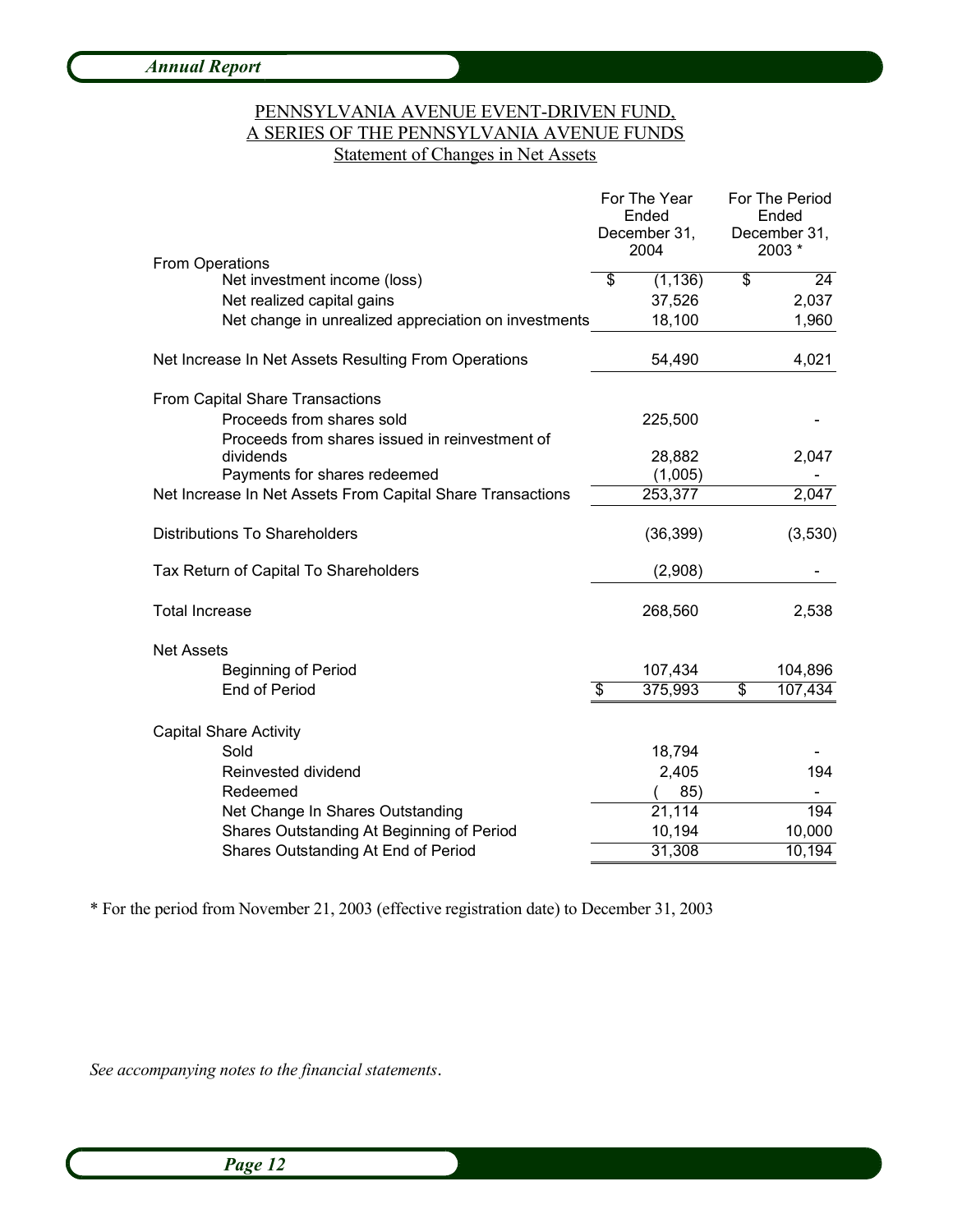# PENNSYLVANIA AVENUE EVENT-DRIVEN FUND, A SERIES OF THE PENNSYLVANIA AVENUE FUNDS Financial Highlights For a share of beneficial interest outstanding throughout the period

|                                                                                                          |    | Year Ended<br>December 31,<br>2004 |    | Period Ended<br>December 31,<br>$2003*$ |  |
|----------------------------------------------------------------------------------------------------------|----|------------------------------------|----|-----------------------------------------|--|
| <b>Per Share Data</b><br>Net Asset Value At Beginning of Period                                          | \$ | 10.54                              | \$ | 10.49                                   |  |
| Income from Investment Operations                                                                        |    |                                    |    |                                         |  |
| Net Investment Income                                                                                    |    | (0.04)                             |    |                                         |  |
| Net realized and Unrealized Gains on Investments                                                         |    | 2.87                               |    | 0.40                                    |  |
| <b>Total Income From Investment Operations</b>                                                           |    | 2.83                               |    | 0.40                                    |  |
| <b>Less Distributions</b>                                                                                | \$ | (1.26)                             | \$ | (0.35)                                  |  |
| Tax return of capital                                                                                    |    | (0.10)                             |    |                                         |  |
| Total Net Asset Value At End of Period                                                                   | \$ | 12.01                              | \$ | 10.54                                   |  |
| Total Return (not annualized)                                                                            |    | 26.85%                             |    | 3.84%                                   |  |
| Ratios and Supplemental Data:                                                                            |    |                                    |    |                                         |  |
| Net assets at end of Period                                                                              | \$ | 375,993                            | \$ | 107,434                                 |  |
| Expense ratio, after reimbursement (annualized)                                                          |    | 1.50%                              |    | 1.50%                                   |  |
| Expense ratio, before reimbursement (annualized)<br>Ratio of net investment income (loss) to average net |    | 9.08%                              |    | 7.55%                                   |  |
| assets                                                                                                   |    | $(0.55\%)$                         |    | 0.21%                                   |  |
| Portfolio turnover rate (annualized)                                                                     |    | 177.06%                            |    | 31.51%                                  |  |

\* For the period from November 21, 2003 (effective registration date) to December 31, 2003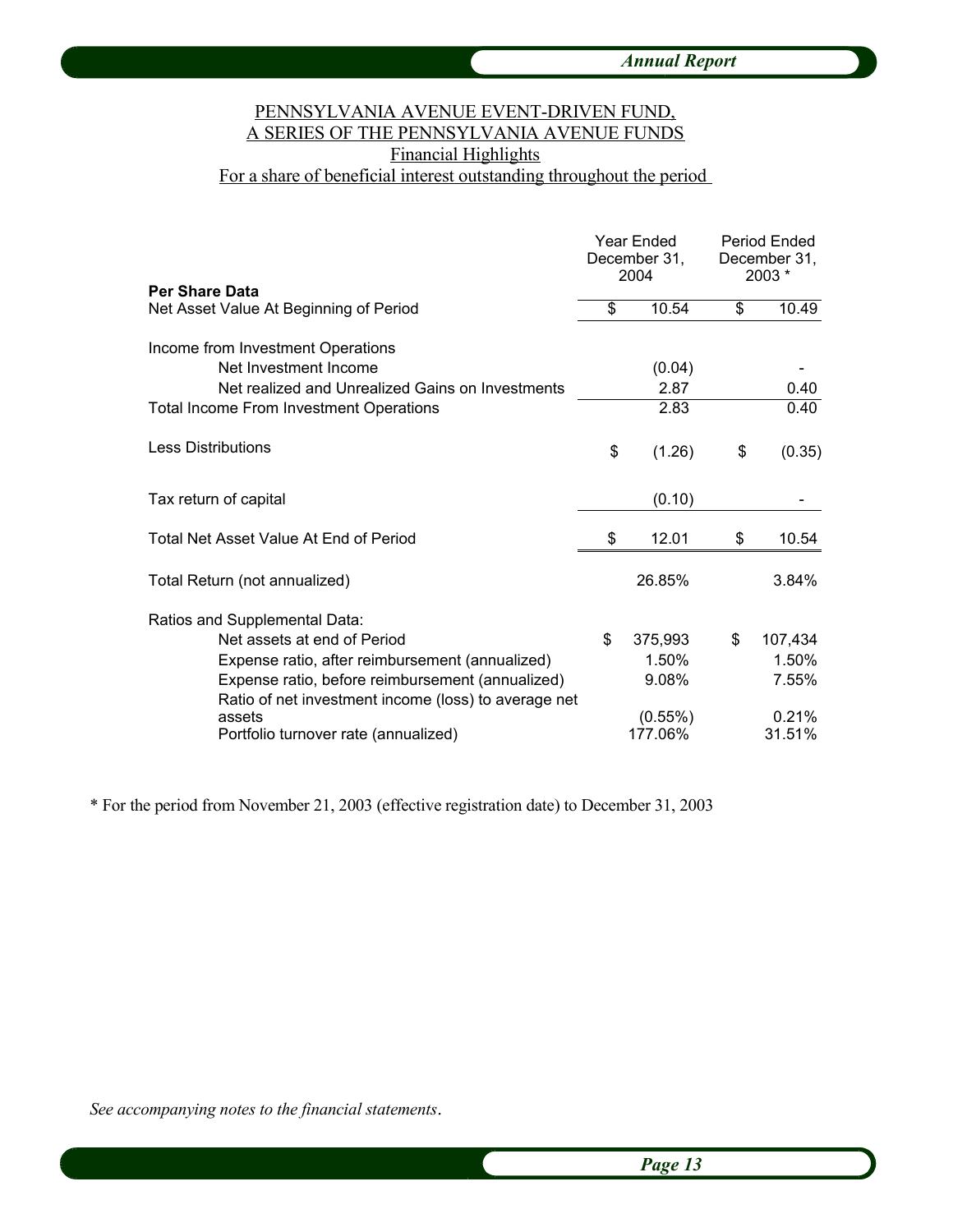# PENNSYLVANIA AVENUE EVENT-DRIVEN FUND, A SERIES OF THE PENNSYLVANIA AVENUE FUNDS Notes to Financial Statements December 31, 2004

# 1. ORGANIZATION AND SIGNIFICANT ACCOUNTING POLICIES

*Organization:* Pennsylvania Avenue Event-Driven Fund, a Series of The Pennsylvania Avenue Funds (the "Fund") is a non-diversified regulated investment company and was organized as a Delaware business trust on September 19, 2002. The Pennsylvania Avenue Funds ("The Trust") is permitted to offer separate portfolios and different classes of shares. The Trust currently offers two classes of shares. The Trust is authorized to issue an unlimited number of shares of beneficial interest. The Fund's investment objective is to seek capital growth by engaging in investment strategies related to corporate events, such as mergers, reorganizations, bankruptcies or proxy fights. It intends to invest in securities of companies of any size and uses derivatives both as a substitute for investing in underlying securities, as well as for hedging purposes. The investment strategies employed by the Fund contain a higher degree of risk than a balanced investment program and this may not be appropriate for investors who are risk averse. From inception through December 31, 2004, only Investor Class Shares have been offered. No transactions in Adviser Class Shares have occurred, and no assets or liabilities are allocable to Adviser Class Shares.

*Security Valuations:* Equity securities are valued by using market quotations, but may be valued on the basis of prices furnished by a pricing service when the Adviser believes such prices accurately reflect the fair market value of such securities. Securities that are traded on any stock exchange or on the NASDAQ over the counter market are generally valued by the pricing service at its last bid price except for short positions, for which the last quoted price is used. When market quotations are not readily available, when the Adviser determines that the market quotation or the price provided by the service does not accurately reflect the current market value, or when restricted or illiquid securities are being valued, such securities are valued as determined in good faith by the Board of Trustees. The Board has adopted guidelines for the good faith pricing, and has delegated the Adviser the responsibility for determining fair value prices, subject to review by the Board of Trustees.

Fixed income securities generally are valued by using market quotations, but may be valued on the basis of prices furnished by a pricing service when the Adviser believes such prices accurately reflect the fair market value of such securities. A pricing service utilized electronic data processing techniques based on yield spreads relating to securities with similar characteristics to determine prices for normal institutional-size trading units of debt securities without regard to sale or bid prices. If the Adviser decides that a price provided by the pricing service does not accurately reflect the fair market value of the securities, when the prices are not readily available from a pricing service, or when restricted or illiquid securities are being valued, securities are valued at fair value as determined in good faith by the Adviser, subject to review of the Board of Trustees. Short-term investments in fixed income securities with maturities of less than 60 days when acquired, or which subsequently are within 60 days of maturity, are valued by using the amortized cost method of valuation, which the Board has determined will represent fair value.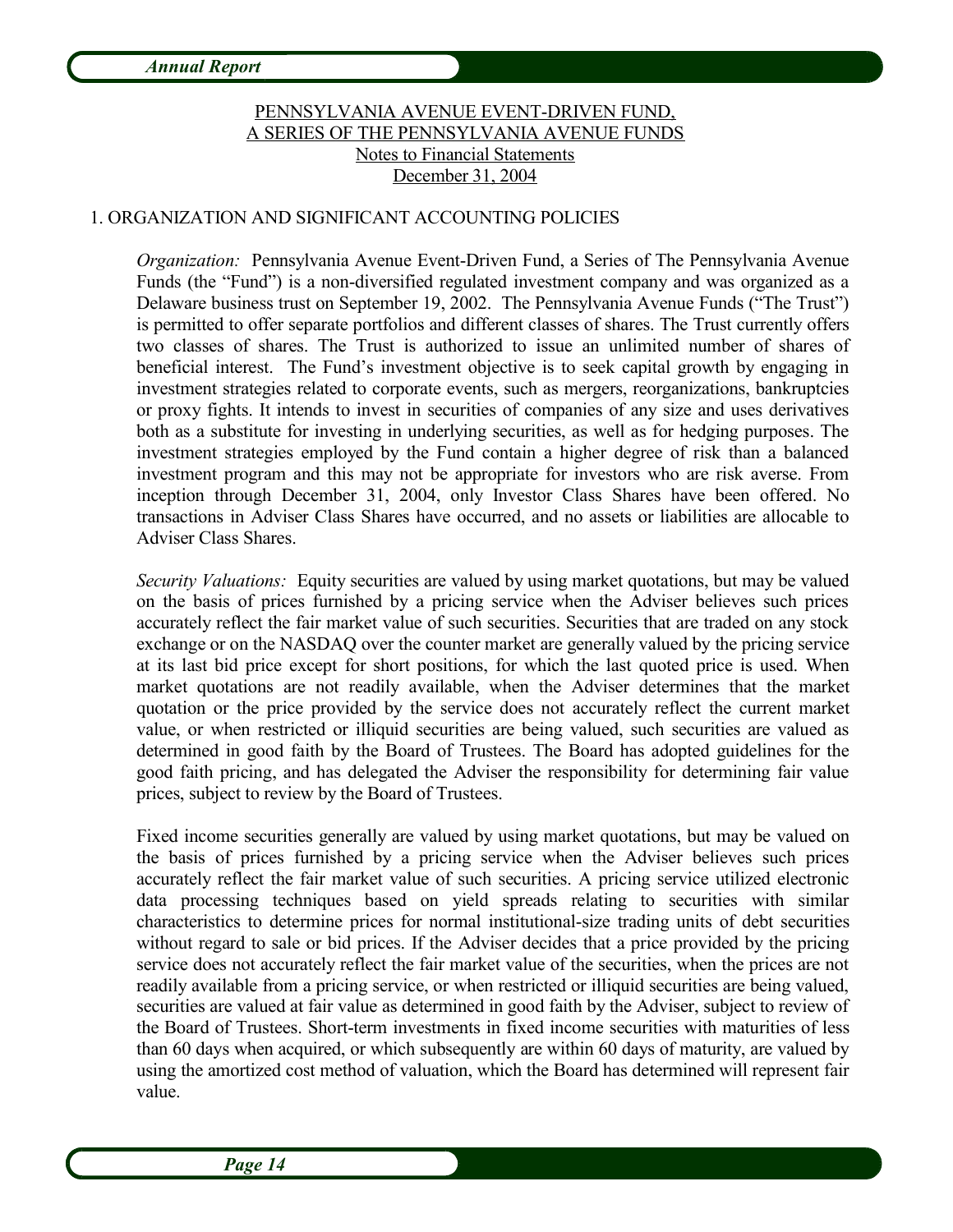# PENNSYLVANIA AVENUE EVENT-DRIVEN FUND, A SERIES OF THE PENNSYLVANIA AVENUE FUNDS Notes to Financial Statements (continued) December 31, 2004

### 1. ORGANIZATION AND SIGNIFICANT ACCOUNTING POLICIES (continued)

*Short Sales:* The Fund may sell a security it does not own in anticipation of a decline in fair value of that security. When the Fund sells a security short, it must borrow the security sold short and deliver it to the broker-dealer through which it made the short sale. A gain, limited to the price at which the Fund sold the security short, or loss, unlimited in size, will be recognized upon the termination of a short sale.

*Federal Income Taxes:* The Fund's policy is to comply with the requirements of the Internal Revenue Code that are applicable to regulated investment companies and to distribute all its taxable income to its shareholders. Therefore, no federal income tax provision is required.

*Distributions to Shareholders:* The Fund also intends to distribute in the future substantially all of its net realized capital gains and net investment income, if any, at year-end.

*Other:* The Fund follows industry practice and records security transactions on the trade date. The specific identification method is used for determining gains or losses for financial statements and income tax purposes. Dividend income is recorded on the ex-dividend date and interest income is recorded on an accrual basis.

*Use of Estimates:* The preparation of financial statements in conformity with generally accepted accounting principals requires management to make estimates and assumptions that affect the reported amounts of assets and liabilities and disclosure of contingent assets and liabilities at the date of the financial statements and the reported amounts of revenues and expenses during the year. Actual results could differ from these estimates.

#### 2. INVESTMENT ADVISORY AND TRANSFER AGENT AGREEMENT

The Fund has an agreement with Pennsylvania Avenue Advisers LLC ("the Advisor"), with whom certain officers and trustees of the Fund are affiliated, to furnish investment advisory services to the Fund. The Advisor will also serve as transfer agent to the Fund. Under the terms of the advisory agreement, the Fund will pay the Advisor a monthly fee based on the Fund's average daily net assets at the annual rate of 1.00% of the Fund's first \$10,000,000 of net assets and 0.90% of the net assets exceeding \$10,000,000. A total fee of \$2,084 accrued to the Advisor during the year ended December 31, 2004. The Advisor waived its fee for the year ended December 31,2004.

Under the terms of the agreement if the aggregate expenses of the Fund are equal to or greater than 1.50% and 1.75% of the Fund's net assets for the Investor Class and the Adviser Class, respectively, the Adviser will reimburse the Fund for these expenses. In addition to waving its fee of \$2,084, the Advisor reimbursed the Fund and paid expenses on behalf of the Fund totaling \$14,057 for a total reimbursement of \$16,141.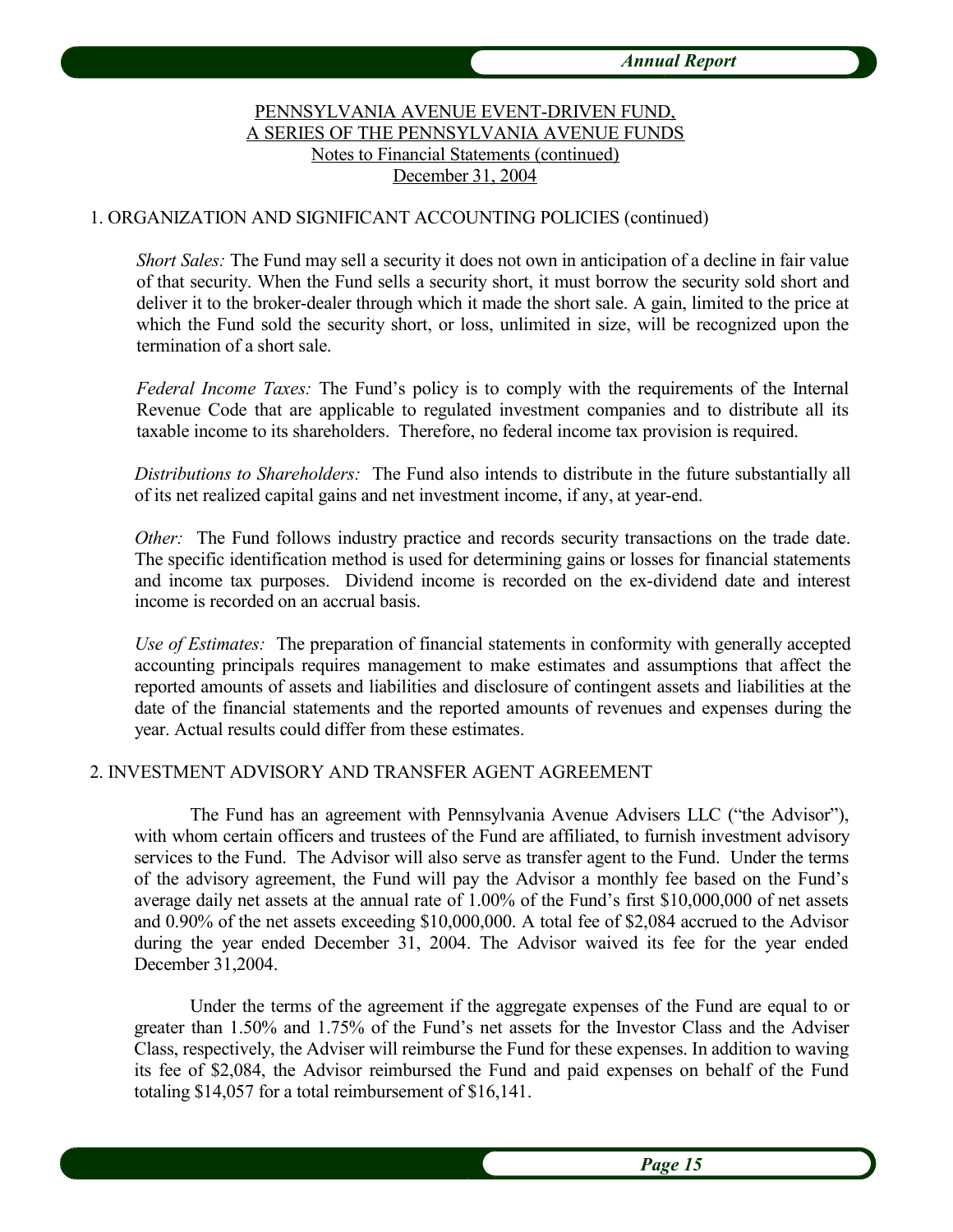# PENNSYLVANIA AVENUE EVENT-DRIVEN FUND, A SERIES OF THE PENNSYLVANIA AVENUE FUNDS Notes to Financial Statements (continued) December 31, 2004

#### 2. INVESTMENT ADVISORY AND TRANSFER AGENT AGREEMENT (continued)

The Advisor also receives compensation of a monthly fee based on the Fund's average daily net assets at the annual rate of 0.10% of the Fund's assets exceeding \$5,000,000 for its services as transfer agent for the Fund. No payments were made or accrued under the transfer agent agreement. The Advisor does not receive compensation for its services as the Fund's administrator.

The Fund has adopted a Plan of Distribution pursuant to Rule 12b-1. Under the Investor Class Plan, up to 0.25% of average daily net assets attributable to Investor Class Shares can be used to pay for distribution expenses. Under this plan, \$46 were paid or accrued during the year. No expenses related to the Adviser Class plan of distribution, which permits the use of up to 0.50% of average daily net assets attributable to Adviser Class Shares, accrued during the year as no assets were allocated to that class.

#### 3. INVESTMENTS

For the year ended December 31, 2004, purchases and sales, including proceeds from mergers and tender offers, of investment securities other than short-term investments aggregated \$461,483 and \$309,947, respectively. On December 31, 2004, the gross unrealized appreciation of all securities totaled \$32,663, and the gross unrealized depreciation of all securities totaled \$9,185, for a net unrealized appreciation of \$23,478. The aggregate cost of securities for federal income tax purposes at December 31, 2004 was \$361,624, including short-term investments.

#### 4. FEDERAL INCOME TAXES

Income and long-term capital gain distributions are determined in accordance with Federal income tax regulations, which may differ from accounting principles generally accepted in the United States.

As of December 31, 2004, the components of distributable earnings on a tax basis were as follows:

| Undistributed ordinary income        | $S -$    |
|--------------------------------------|----------|
| Undistributed long-term capital gain | $S -$    |
| Unrealized appreciation              | \$23,478 |

The tax character of distributions paid during the year ended December 31, 2004 and for the period from November 21, 2003 (effective registration date) to December 31, 2003:

|                        | 2004     | 2003                     |
|------------------------|----------|--------------------------|
| Ordinary income        | \$36,399 | \$3,530                  |
| Long-term capital gain |          |                          |
| Tax return of capital  | 2,909    | $\overline{\phantom{0}}$ |

The Fund included in dividend income for federal income tax purposes and for book purposes a deferred cash payment resulting from a merger of one the portfolio holdings in the amount of \$6,000.

*Page 16*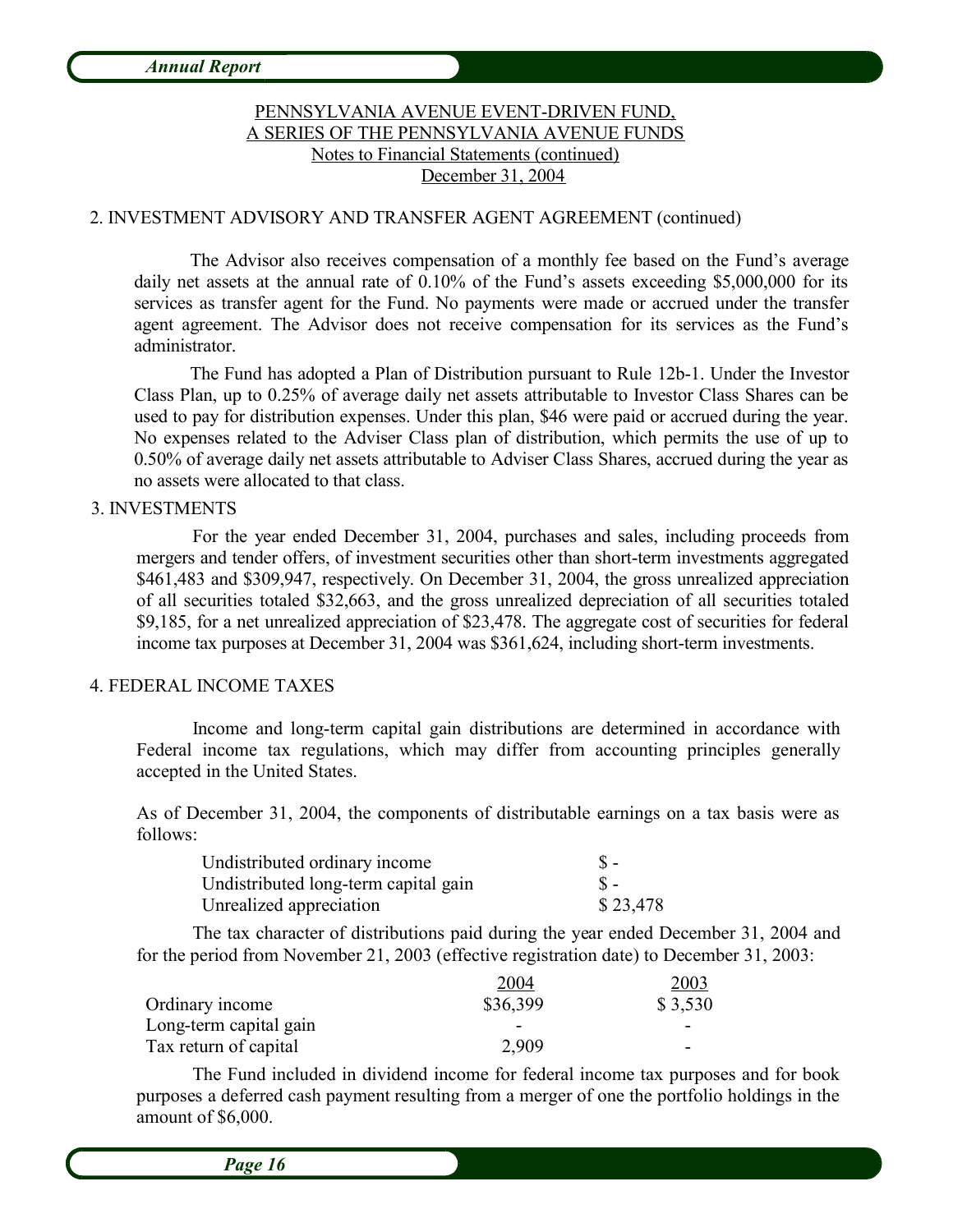#### **REPORT OF INDEPENDENT REGISTERED PUBLIC ACCOUNTING FIRM**

To the Shareholders and Board of Trustees of the Pennsylvania Avenue Event-Driven Fund, a Series of The Pennsylvania Avenue Funds

We have audited the accompanying statement of assets and liabilities of the Pennsylvania Avenue Event-Driven Fund, a Series of The Pennsylvania Avenue Funds (the "Fund") including the schedule of investments, as of December 31, 2004 and the related statements of operations, changes in net assets and the financial highlights for the year than ended and also the changes in net assets and financial highlights for the period from November 21, 2003 (effective registration date) to December 31, 2003. These financial statements and financial highlights are the responsibility of the Fund's management. Our responsibility is to express an opinion on these financial statements based on our audit.

We conducted our audit in accordance with the standards of the Public Company Accounting Oversight Board (United States). Those standards require that we plan and perform the audit to obtain reasonable assurance about whether the financial statements and financial highlights are free of material misstatement. An audit includes examining, on a test basis, evidence supporting the amounts and disclosures in the financial statements. Our procedures included confirmation of securities owned as of December 31, 2004, verified by correspondence with the custodian and brokers. An audit also includes assessing the accounting principles used and significant estimates made by management, as well as evaluating the overall financial statement presentation. We believe that our audit provides a reasonable basis for our opinion.

In our opinion, the financial statements and financial highlights referred to above present fairly, in all material respects, the financial position of the Pennsylvania Avenue Event-Driven Fund, a Series of The Pennsylvania Avenue Funds as of December 31, 2004, the results of its operations, the changes in its net assets and the financial highlights, for the periods indicated therein, in conformity with accounting principles generally accepted in the United States of America.

Abington, Pennsylvania

February 14, 2005 Certified Public Accountants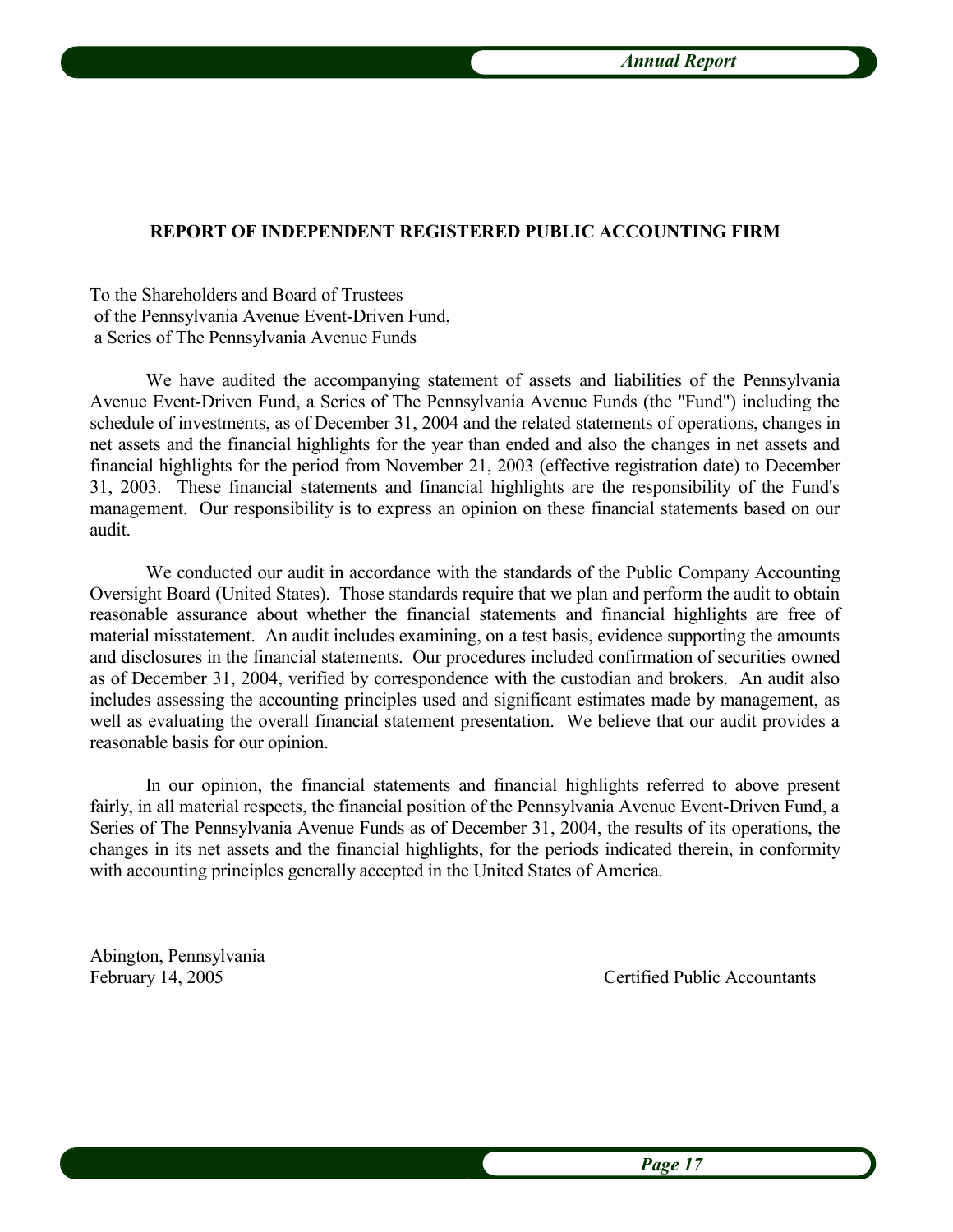# PENNSYLVANIA AVENUE EVENT-DRIVEN FUND, A SERIES OF THE PENNSYLVANIA AVENUE FUNDS EXAMPLE

We believe that it is important for you to understand the impact of costs on your investment. As a shareholder of the Fund, you incur two types of costs: (1) transaction costs, including sales charges (loads) on purchase payments, reinvested dividends, or other distributions; redemption fees; and exchange fees; and (2) ongoing costs, including management fees; distribution (12b-1) fees; and other Fund expenses. This Example is intended to help you understand your ongoing costs (in dollars) of investing in the Fund and to compare these costs with the ongoing costs of investing in other mutual funds.

The Example is based on an investment of \$1,000 invested at the beginning of the period and held for the entire period from July 1, 2004 to December 31, 2004.

The table on the next page illustrates the Fund's costs in two ways:

### *Actual Expenses*

The first line of the table below provides information about actual account values and actual expenses. You may use the information in this line, together with the amount you invested, to estimate the expenses that you paid over the period. Simply divide your account value by \$1,000 (for example, an \$8,600 account value divided by  $$1,000 = 8.6$ ), then multiply the result by the number in the first line under the heading entitled "Expenses Paid During Period" to estimate the expenses you paid on your account during this period. If you invest directly in the Fund through an IRA account, the Fund's IRA custodian charges an annual fee of \$45. This fee is not reflected in the table below. Therefore, your expenses would increase by this amount, and your ending account value would decrease by the same amount. You should check with your tax adviser if you can deduct this fee from your taxable income.

# *Hypothetical Example for Comparison Purposes*

The second line of the table below provides information about hypothetical account values and hypothetical expenses based on the Fund's actual expense ratio and an assumed rate of return of 5% per year before expenses, which is not the Fund's actual return. The hypothetical account values and expenses may not be used to estimate the actual ending account balance or expenses you paid for the period. You may use this information to compare the ongoing costs of investing in the Fund and other funds. To do so, compare this 5% hypothetical example with the 5% hypothetical examples that appear in the shareholder reports of the other funds. If you invest directly in the Fund through an IRA account, the Fund's IRA custodian charges an annual fee of \$45. This fee is not reflected in the table below. The effect of this additional fee would increase your expenses by this amount, and your ending account value would decrease by the same amount.

Please note that the expenses shown in the table are meant to highlight your ongoing costs only and do not reflect any transactional costs, such as sales charges (loads), redemption fees, or exchange fees. Therefore, the second line of the table is useful in comparing ongoing costs only, and will not help you determine the relative total costs of owning different funds. In addition, if these transactional costs were included, your costs would have been higher.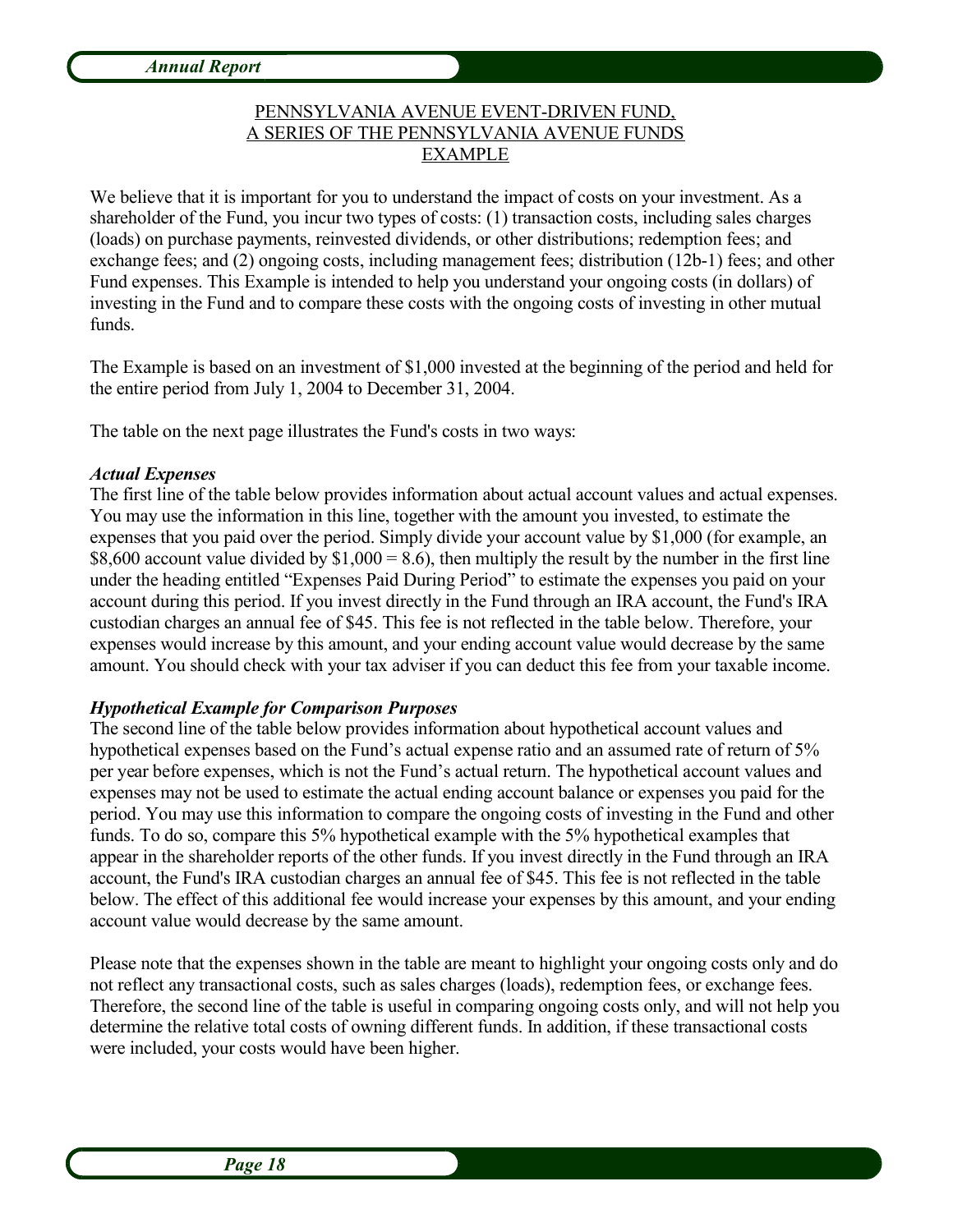# PENNSYLVANIA AVENUE EVENT-DRIVEN FUND, A SERIES OF THE PENNSYLVANIA AVENUE FUNDS EXAMPLE (Continued)

#### *Pennsylvania Avenue Event-Driven Fund, Investor Class Shares*

|                                             | <b>Beginning Account Value Ending Account Value</b> |                          | <b>Expenses Paid During</b><br>Period *<br>July 1, 2004 to |  |
|---------------------------------------------|-----------------------------------------------------|--------------------------|------------------------------------------------------------|--|
|                                             | July 1, 2004                                        | <b>December 31, 2004</b> | <b>December 31, 2004</b>                                   |  |
| Actual                                      | \$1,000.00                                          | \$1.147.64               | \$8.10                                                     |  |
| Hypothetical (5% return before<br>expenses) | \$1,000.00                                          | \$1.017.50               | \$7.61                                                     |  |

\* Expenses are equal to the Fund's Investor Class annualized expense ratio of 1.50% (after expense reimbursement), multiplied by the average account value over the period, multiplied by 184/366 (to reflect the one-half year period).

#### *Pennsylvania Avenue Event-Driven Fund, Adviser Class Shares*

|                                             | <b>Beginning Account Value Ending Account Value</b><br><b>July 1, 2004</b> | December 31, 2004 | <b>Expenses Paid During</b><br>Period *<br>July 1, 2004 to<br><b>December 31, 2004</b> |
|---------------------------------------------|----------------------------------------------------------------------------|-------------------|----------------------------------------------------------------------------------------|
| Actual                                      | \$1,000.00                                                                 | \$1.145.14        | \$9.44                                                                                 |
| Hypothetical (5% return before<br>expenses) | \$1,000.00                                                                 | \$1,016.85        | \$8.87                                                                                 |

\* Expenses are equal to the Fund's annualized Adviser Class expense ratio of 1.75% (after expense reimbursement), multiplied by the average account value over the period, multiplied by 184/366 (to reflect the one-half year period).

### *Availability of Quarterly Filings of Portfolio Holdings*

The Fund files its complete schedule of portfolio holdings with the Commission for the first and third quarters of each fiscal year on Form N-Q. The Fund's Forms N-Q are available on the Commission's website at http://www.sec.gov. The Fund's Forms N-Q may be reviewed and copied at the Commission's Public Reference Room in Washington, DC, and that information on the operation of the Public Reference Room may be obtained by calling 1-800-SEC-0330.

### *Availability of Proxy Voting Policies and Procedures*

A description of the policies and procedures that the Fund uses to determine how to vote proxies relating to portfolio securities is available (i) without charge, upon request, by calling toll-free 1 (888) 642-6393; (ii) on the Fund's website at http://www.PennAveFunds.com; and (iii) on the Commission's website at http://www.sec.gov.

#### *Availability of Proxy Voting Record*

Information regarding how the Fund voted proxies relating to portfolio securities during the most recent 12-month period ended June 30 is available (i) without charge, upon request, by calling toll-free 1 (888) 642-6393; or on or through the Fund's website at http://www.PennAveFunds.com; and (ii) on the Commission's website at http://www.sec.gov.